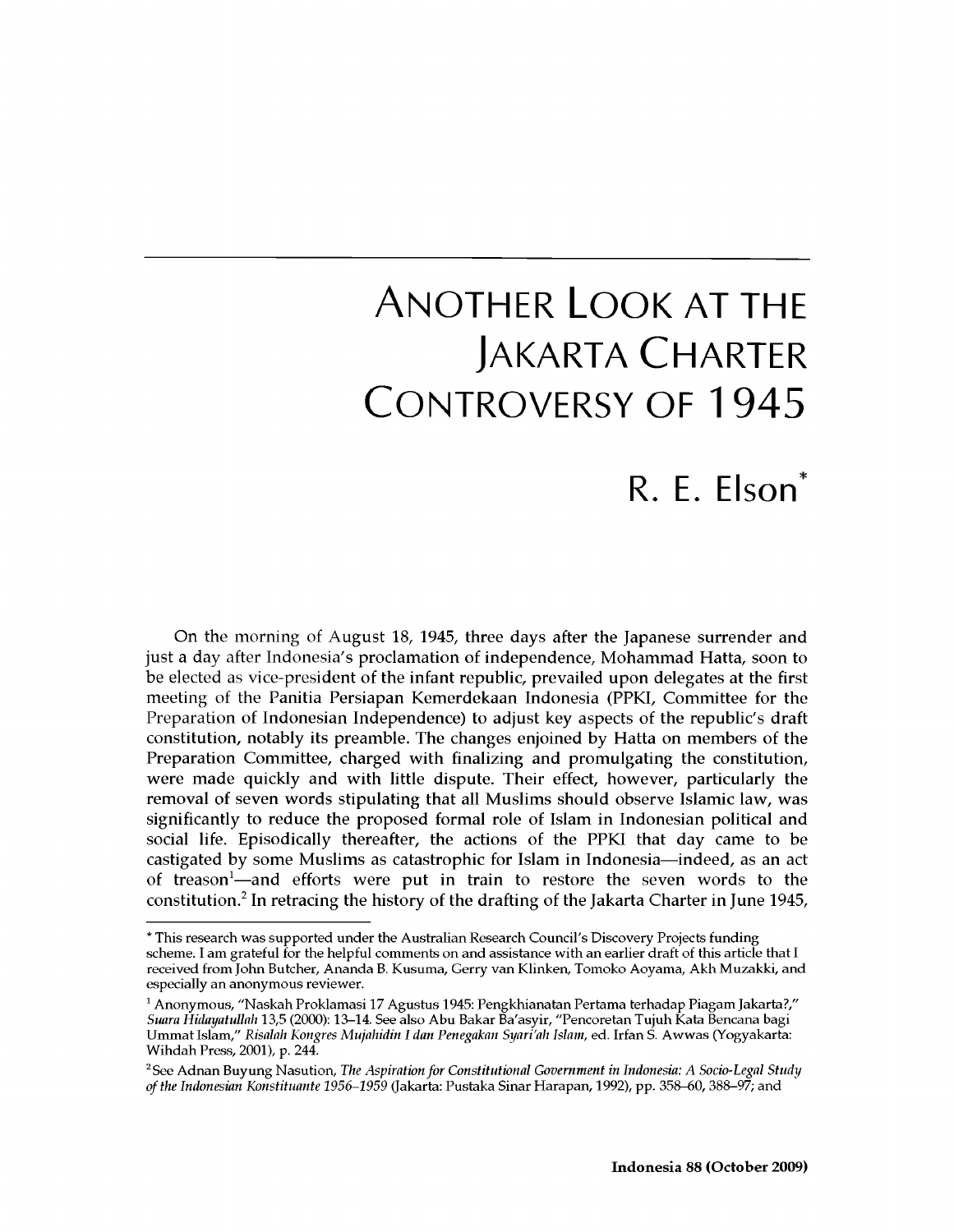the subsequent debates about its significance among Indonesian leaders seeking to draft a constitution, and its August 18 pruning, I attempt to solve the many unresolved puzzles that surround that history. More important, I argue that later Islamist reactions to the excision of the seven words, fuelled by contemporary concerns and struggles, are based on a fundamental misunderstanding of the nature of the Charter and of the fraught politics surrounding its development, and that Hatta's actions in securing key amendments to the draft constitution were themselves panicked, unnecessary, and even counterproductive.

#### **Indonesian Islam and Politics in the Pre-War Period**

For much of the period up to the Japanese occupation of the Indies in 1942, Indonesian Islam had exerted little influence on indigenous politics. While Sarekat Islam (Islamic Association), the mass organization led by Umar Said Cokroaminoto, had stimulated much interest (and, on the part of the Dutch, much anxiety), it was no Islamist organization. $3$  Only when its popularity waned in the context of contestation with the Indonesian Communist Party in the late 1910s and early 1920s did the section of its leadership that was devoutly Muslim began to push a more Islamist line. That, in turn, led to a further decline in popularity, to internal division and rancor, and, only in the last part of the 1930s, to an effort to rejoin the mainstream of indigenous political activism. By the time World War II reached the Pacific and broke upon Indonesia, Indonesian Islam remained marginalized and relatively unimportant in a political sense, as well as remaining heavily constrained and controlled by the Dutch. Islam itself was greatly overshadowed by a form of political thinking usually called "secular nationalism," which privileged the idea of a free Indonesia as the goal to be achieved, and which sought, above all, the unity of all Indonesians, whatever their ethnicity and form of belief, as the sole means of obtaining hoped-for independence.

#### **Islam and the Japanese Occupation**

The period of Japanese occupation brought some significant change to that state of affairs. Under the leadership of the redoubtable Colonel Horie Choso, the Japanese made a conscious effort to influence Muslim sentiment in support of their cause, directing their attentions especially to recruiting the support of Javanese *kiai* (Muslim religious teachers).4 Establishing short-term courses for thousands of *kiai,* and longer courses for *madrasah* (Islamic school) teachers, the Japanese hoped thereby both to

**Nadirsyah Hosen, "Religion and the Indonesian Constitution: A Recent Debate,"** *Journal of Southeast Asian Studies* **36,3 (2005): 419-40.**

**<sup>3</sup> See R. E. Elson, "Islam, Islamism, the Nation, and the Early Indonesian Nationalist Movement,"** *Journal of Indonesian Islam* **1,2 (2007): 250; and "Disunity, Distance, Disregard: The Political Failure of Islamism in Late Colonial Indonesia,"** *Studia Islamika* **16,1 (2009): 1-50.**

**<sup>4 &</sup>quot;Uit een Ambtelijke Nota bestemd voor de C.C.O.-A.M.A-C.A.B. te Batavia. 2 Febr. 1946," in** *Nederlands-Indie onder Japanse Bezetting: Gegevens en Documenten over de Jaren 1942-1945,* **ed. I. J. Brugmans et al. (Franeker: T. Wever, 1960), pp. 537-40. See also Harry J. Benda,** *The Crescent and the Rising Sun: Indonesian Islam under the Japanese Occupation, 1942-1945* **(The Hague: W. vanHoeve, 1958), pp. 107-10,132-33; Panitia Peringatan 75 Tahun Kasman,** *Hidup itu Berjuang: Kasman Singodimedjo 75 Tahun* **(fakarta: Bulan Bintang, 1982), p. 51; and C. A. O. Nieuwenhuijze,** *Aspects of Islam in Post-Colonial Indonesia* **(The Hague: W. van Hoeve, 1958), pp. 115-17.**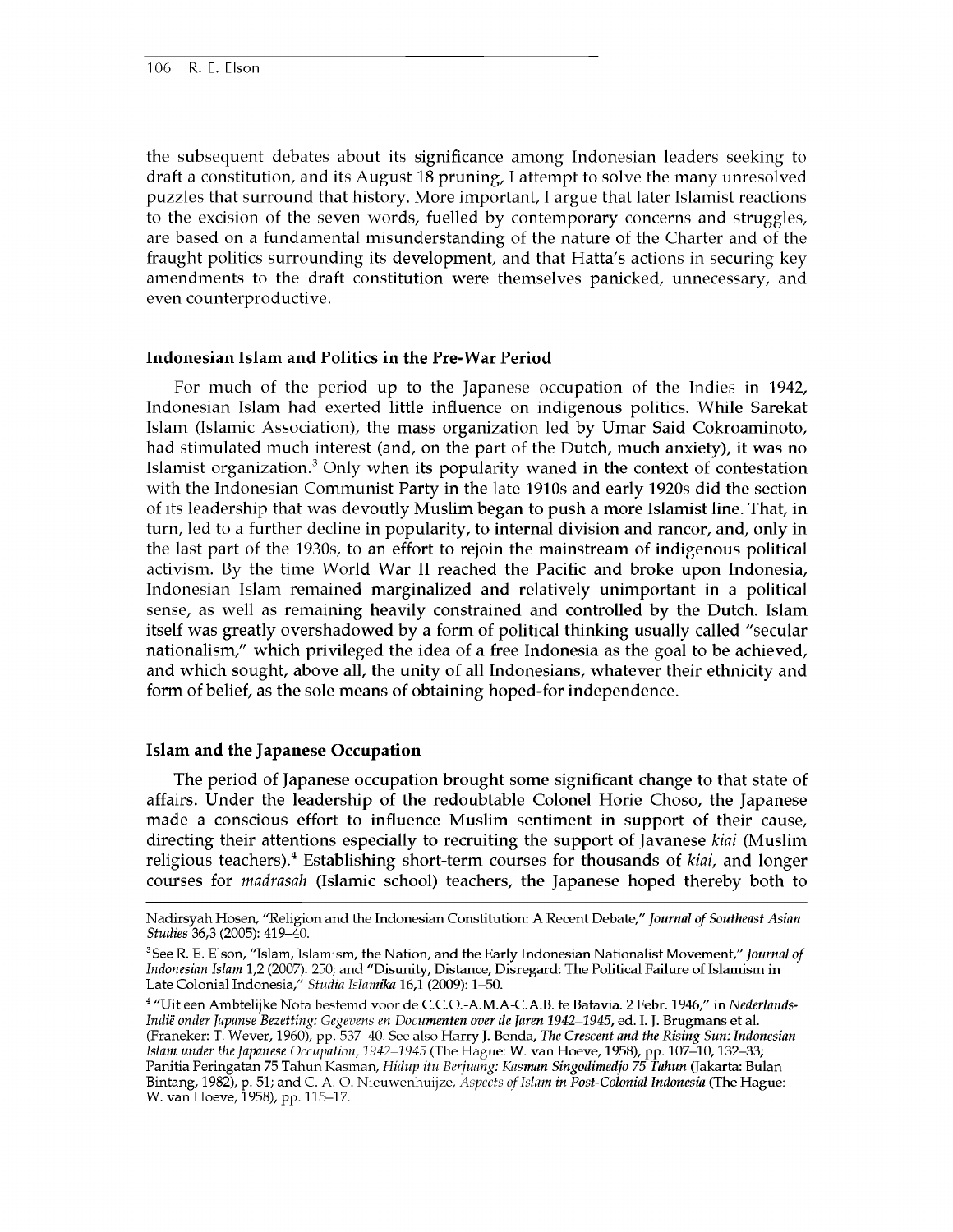instruct these local religious teachers and ingratiate themselves with them.<sup>5</sup> The Japanese message was that they respected and would protect Islam ("honoring and valuing the Religion of Islam," in the words of the Nahdlatul Ulama leader Wahid Hasyim in 1944),<sup>6</sup> something emphasized by Lieutenant-General Imamura's request for Muslim forbearance at any unintended slights of Islam by the Japanese.<sup>7</sup> In the same spirit, the Japanese military regime "sponsored" the public celebration of the Prophet's birthday in Ikada Square in March  $1944$ <sup>8</sup> and eventually withdrew the much resented requirement to bow in the direction of the emperor.<sup>9</sup> The unspoken text, of course, was that Muslims should in turn respect and be loyal to the military regime, and support the (appropriately religiously tinged)<sup>10</sup> Japanese war effort.

Furthermore, the Japanese established an Office of Religious Affairs (Shimubu), installed religious offices (Shumuka) in every residency, and permitted the reestablishment of the pre-war Muslim organization MIAI (Majelis Islamil a'la Indonesia, Islamic High Council of Indonesia), itself replaced in November 1943 by Masyumi (Majelis Syuro Muslimin Indonesia, Consultative Council for Indonesian Muslims), to serve as an instrument of Japanese intentions.<sup>11</sup> Both organizations were permitted to publish journals, much of their content taken up with condemnation of the evils of the anti-Islamic Allies and of Western imperialism more generally.<sup>12</sup> The Leiden-trained Husein Jayadiningrat, appointed as head of Shimubu in October 1943, became the most senior Indonesian official in the Japanese administration, but his former close ties with the Dutch, his aristocratic background, and his lack of credibility as an Islamic adept saw him replaced by an elderly and revered Muslim figure, the Jombang-born founder

**6 "Melenjapkan yang Kolot,"** *Suara Muslimin Indonesia,* **June 1,1944, in H. Aboebakar,** *Sedjarah Hidup K. H. A. Wahid Hasjim dan Karangan Tersiar* **(Jakarta: Panitya Buku Peringatan Aim. K. H. A. Wahid Hasjim, 1957), p. 919. See also Wiwoho Poerbohadidjojo, "Soal Islam di Indonesia: Sebeloem dan Sesoedah 8 Maret 2602,"** *Asia-Raya oentoek Memperingati Enam Boelan Balatentara Dai-Nippon Melindoengi Indonesia* **(n.p.: n.p. [1942]), n.p.; Soekiman Wirjosandjojo,** *Peranan Ummat Islam Indonesia* **(n.p.: n.p., 195?), p. 8; A. Salam Yahja, "Sekoetoe Moesoeh Islam,"** *Soeara M.I.A.I.,* **June 1,1943; "Outline of the Conduct of Military Administration in Occupied Areas" [March 14,1942], in** *]apanese Military Administration in Indonesia: Selected Documents,* **ed. Harry J. Benda, James J. Irikura, and Koichi Kishi (New Haven, CT: Yale University Southeast Asian Studies, 1965), pp. 29-30; "Dasar Politik Dai Nippon terhadap Kaoem Moeslimin,"** *Soeara M.I.A.I.,* **March 1,1943; "Maksoed Nippon,"** *Soeara M.I.A.I.,* **March 15,1943.**

**7 Harun Nasution, "The Islamic State in Indonesia: The Rise of the Ideology, the Movement for Its Creation, and the Theory of the Masjumi" (MA dissertation, McGill University, 1965), pp. 47-48. Japanese insistence on maintaining Tokyo time in Java, ninety minutes earlier than Java time, was one of the slights of Islam by the Japanese; Pringgodigdo notes that "not a few Muslims used two clocks: a clock which showed Japanese time in the front room, with a clock on Java time inside." See A. G. Pringgodigdo,** *Tatanegara di Djawa pada Waktu Pendudukan Djepang dari Bulan Maret sampai Bulan Desember 1942* **(Yogyakarta: Jajasan Fonds Universiti Negeri Gadjah Mada, 1952), p. 15.**

**8 "Maleise Stukken," March 8,1944, in** *Nederlands-Indie,* **ed. Brugmans et al., p. 544.**

**<sup>5 &</sup>quot;Latihan Oelama Seloeroeh Djawa,"** *Soeara* **May 15,1943; Benda,** *The Crescent,* **pp. 134—36; Nieuwenhuijze,** *Aspects,* **p. 130. Lists of religious teachers who underwent training may be found in Archief van de Procureur-Generaal bij het Hooggerechtshof van Nederlands-Indie, (1936) 1945-1949 (1969), no. 1008, Nationaal Archief, The Hague.**

**<sup>9</sup> Nasution, "The Islamic State," p. 49; Benda,** *The Crescent,* **p. 124. The single Indonesian on the platform at a conference in Bandung in 1943, Abdul Karim Amrullah, a senior Muslim figure and father of the emerging Hamka, had famously refused to participate in the ceremonial Japanese bow (s***eikeret).*

**<sup>10</sup>** *Asia Raya,* **December 10,1942, in** *Nederlands-Indie,* **ed. Brugmans et al., p. 542; "Madjoe Serempak Membela Tanah Air,"** *Djawa Baroe,* **October 1,1943, p. 3.**

**<sup>11</sup> Benda,** *The Crescent,* **pp. 142-56; Nasution, "The Islamic State," pp. 49-50.**

**<sup>12</sup> See, for example,** *Soeara M.I.A.I.,* **June 1,1943, p. 12.**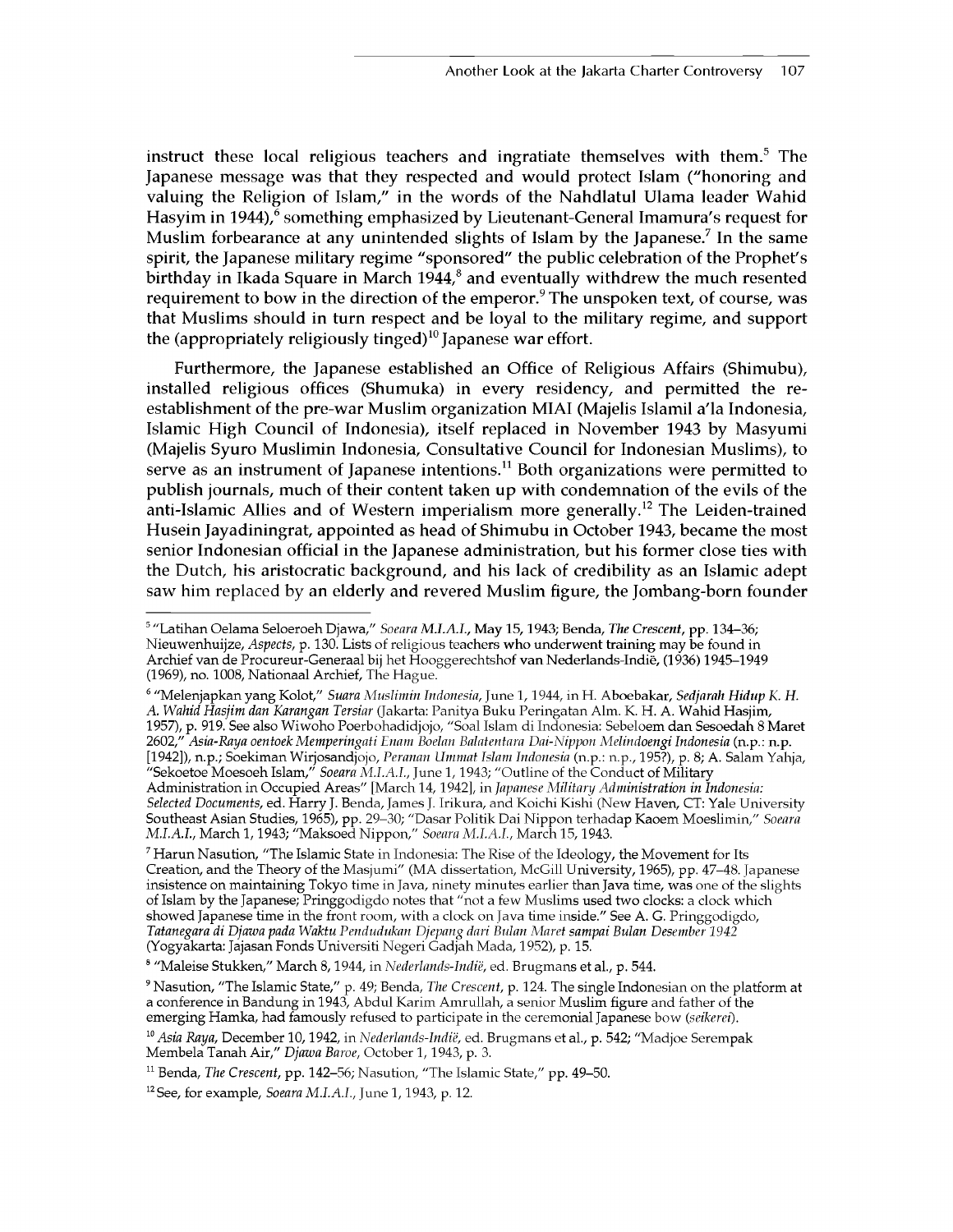of Nahdlatul Ulama, K. H. Hasyim Asy'ari, also general chairman of Masyumi, whose direct administrative contribution was slight but whose religious reputation was weighty.13 Shimubu was responsible for conducting the *kiai* courses, as well as distributing Islamic material.<sup>14</sup> The Japanese also permitted the development, under Masyumi's auspices, of the paramilitary Hizbullah late in  $1944$ <sup>15</sup> When the Japanese military administration moved late in 1942 to establish Putera (Pusat Tenaga Rakyat, Center of the People's Strength), a purportedly popular indigenous movement, to promote its aims, it appointed as one of Putera's four leaders the senior Muhammadiyah figure  $\widetilde{K}$ . H. Mas Mansur.<sup>16</sup> Even the volunteer army, Peta, established by the Japanese in late 1943, had a significant Muslim flavor.<sup>17</sup> In short, Muslim leaders received a heightened sense of their own importance under the Japanese, although that never translated into a sense that Muslim figures would be permitted a significant political role. With the declaration in September 1944 by Prime Minister Koiso Kuniaki that Indonesia would receive its independence "later on," and in the context of the rapidly deteriorating war situation, local Japanese preference for secular-minded Indonesian political leaders—and the Japanese's underlying apprehensions about Islam<sup>18</sup>—was more clearly revealed.<sup>19</sup> If one weighs political influence and leadership, indeed, "Islam did not fare much better under the Japanese than under the Dutch."<sup>20</sup> Muslim leaders' optimism that a free Indonesia would be the means to attain a state based on Islam, at least in some form, $^{21}$  would soon be dashed.

#### **Making a Constitution**

While the Japanese were conscious of the need to consolidate Indonesian support for the war effort with the promise of independence, made in September 1944, it was not until March 1, 1945, that the Japanese military government announced that it would establish a body, the Committee to Investigate Preparations for Independence (Badan Penyelidik Usaha-usaha Persiapan Kemerdekaan, BPUPK),<sup>22</sup> to consider "the

**<sup>13</sup> Benda,** *The Crescent,* **pp. 136,165-66, 273n.; Nasution, "The Islamic State," pp. 50-51; Nieuwenhuijze,** *Aspects,* **p. 158.**

**<sup>14</sup> Kobayashi Yasuko, "Kyai and Japanese Military,"** *Studia Islamika* **4,3 (1997): 75-92.**

**<sup>15 &</sup>quot;Uit het Verhoor van een Japans Officier, 3-8 Maart 1947," in** *Nederlands-Indie,* **ed. Brugmans et al., pp. 544-45; Benda,** *The Crescent,* **p. 179; Darul Aqsha,** *Kiai Haji Mas Mansur (1896-1946): Perjuangan dan Pemikiran* **(Jakarta: Erlangga, 2002), p. 65.**

<sup>16</sup> *Djawa Baroe,* **January 1,1943, pp. 12-13.**

**<sup>17</sup> Benda,** *The Crescent,* **pp. 138,140-41; Aqsha,** *Kiai Haji Mas Mansur,* **p. 65.**

**<sup>18</sup> Aboebakar,** *Sedjarah Hidup,* **p. 336.**

**<sup>19</sup> Nasution, "The Islamic State," p. 54.**

**<sup>20</sup> Daniel S. Lev,** *Islamic Courts in Indonesia: A Study in the Political Bases of Legal Institutions* **(Berkeley, CA: University of California Press, 1972), p. 33. See also Benda,** *The Crescent,* **p. 187; George Sanford Kanahele, "The Japanese Occupation of Indonesia: Prelude to Independence" (PhD dissertation, Cornell University, 1967), p. 72; Benedict R. O'G. Anderson, "Japan: 'The Light of Asia/" in** *Southeast Asia in World War II: Four Essays,* **ed. Josef Silverstein (New Haven, CT: Yale University Southeast Asia Studies, 1966), pp. 18-20.**

**<sup>21</sup> See Kahar Muzakkir's speech, delivered shortly after the Koiso declaration, and the considerations and decisions of the Masyumi meeting in Jakarta in October 1944, in Aboebakar,** *Sedjarah Hidup,* **pp. 339-41; and A. Wahid Hasjim, in** *Asia Raya,* **May 11,1945.**

**<sup>22</sup> When the Japanese established the BPUPK, they called it (in Indonesian) the "Badan oentoek menjelidiki oesaha-oesaha persiapan kemerdekaan" (see** *Soeara Asia,* **March 1,1945;** *Pandji Poestaka,* **March 15,1945; and** *Asia Raya,* **May 28,1945). But it was also frequently called the "Badan Penjelidik Oesaha(-oesaha)**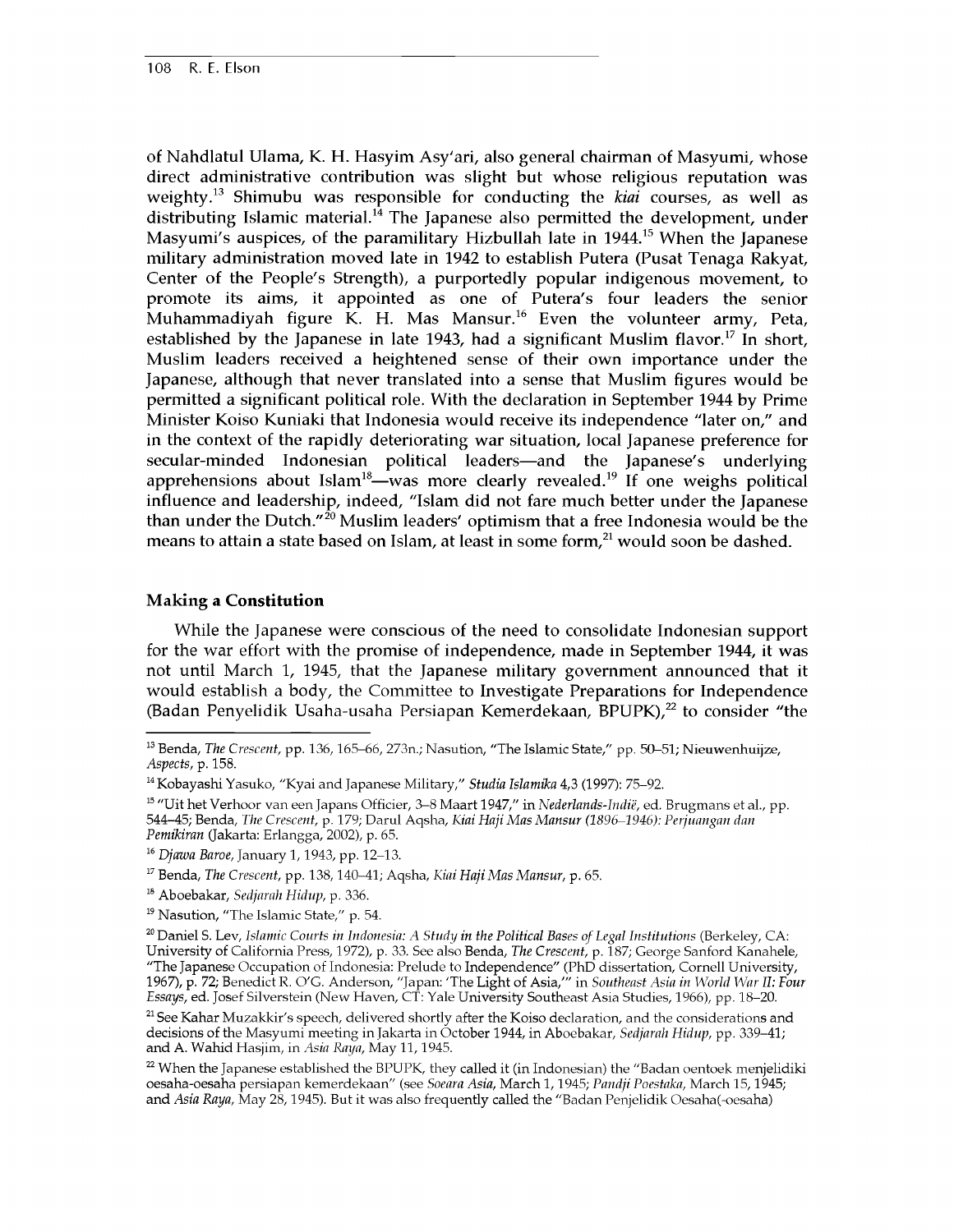practical problems of self-government"23 and to develop the apparatus, political and administrative, of the new state.<sup>24</sup> Nearly two months more passed before the BPUPK was formally established and another month before its composition, comprising "representatives from all layers of the Indonesian population, $v^{25}$  selected by Lieutenant-General Nagano Yuichiro,<sup>26</sup> was made public. The sixty-two strong Indonesian membership of the BPUPK, chaired by the respected Javanese nationalist Rajiman Wediodiningrat, was generally of conservative and cautious demeanor, unrepresentatively elderly, $27$  heavily weighted toward Java (its membership was drawn entirely from Indonesians resident in Java), and—notwithstanding assertions that it was representative of different groups and streams of thinking<sup>28</sup>—largely peopled by delegates known to favor a religiously neutral form of territorial nationalism.<sup>29</sup> It even contained a number of Freemasons.<sup>30</sup> Muslim figures (that is, those who made their careers as representatives of Muslim ideas and practice) made up less than one-quarter of the assembly, with young Muslim activists weakly represented.31 In May 1945, Major-General Nishimura Otoshi, head of the Department of General Affairs, made Japanese indifference on Islam's position in the new state clear: "While we clearly appreciate the bonds which exist between the Indonesian people and Islam, the Dai Nippon authorities have not the slightest blueprint or plan

**Persiapan Kemerdekaan" (see** *Asia Raya,* **May 28 and 30,1945;** *Sinar Baroe,* **May 28,1945). Officially, it was most frequently referred to by its Japanese name, "Dokuritu Zyunbi Tyoosakai" (Hepburn romanization, Dokuritsu Junbi Chosa Kai) (see** *Soeara Asia,* **March 29,1945).**

**23 "The Indonesian independence movement in Java (interrogation of Watanabe, Hiroshi, on Galang Island, Rhio Archipelago, 23rd May, 1947)," Indische Collectie, no. 005807-5814, NIOD (Netherlands Institute for War Documentation). For the announcement of the BPUPK's creation, see** *Pandji Poestaka,* **March 1,1945.**

**24 The BPUPK's authority was based upon the Japanese 16th Army, which was responsible for Java and Madura; indeed, the decree announcing the establishment of the BPUPK spoke of "preparations for independence in the region of the Government of this island of Java" ("Persiapan Kemerdekaan Indonesia,"** *Pandji Poestaka,* **March 1,1945). Sumatra, controlled by the 25th Army, established a similar body only on July 25, which was, in the event, of no consequence for the course of events. See Benedict R. O'G. Anderson,** *Some Aspects of Indonesian Politics under the Japanese Occupation: 1944—1945* **(Ithaca, NY: Cornell Modern Indonesia Project, Cornell University, 1961), p. 36.**

**25 "Ketetapan Hati Para Iin Badan Penyelidik," in A. B. Kusuma,** *Lahirnya Undang-undang Dasar 1945: Memuat Salinan Dokumen Otentik Badan Oentoek Menyelidiki Oesaha2 Persiapan Kemerdekaan* **(Jakarta: Badan** Penerbit Fakultas Hukum Universitas Indonesia, 2004), p. 94.

**26 Kusuma,** *Lahirnya,* **p. 11. Sukarno, characteristically, claims that delegates were "chosen by me and approved by the Japanese"—see Sukarno,** *An Autobiography as Told to Cindy Adams* **(Indianapolis, IN: Bobs-Merrill, 1965), p. 196.**

**27 Anderson notes that only two members were aged thirty-four or less, and the average age of members was forty-eight (***Some Aspects,* **p. 20).**

**28 Anwar Tjokroaminoto, "Persiapan Kemerdekaan Indonesia,"** *Djawa Baroe,* **May 1,1945, p. 8.**

**29 According to Prawoto Mangkusasmito, its membership numbered only fifteen people "who could be thought of as exponents of the Islamic group" (***Pertumbuhan Historis Rumus Dasar Negara dan Sebuah Proyeksi* **(Jakarta: Bulan Bintang, 1970), p. 12. In that sense, its composition was not widely different from that of the Cuo Sangi-in; its twenty-three directly appointed members included only four men who could be termed Islamic leaders: K. H. Bagus Hadikusumo, K. H. Abdul Halim, K. H. Mas Mansur, and K. H. Wahid Hasyim ("Angkatan Anggota Tjoeo Sangi-in,"** *Djawa Baroe,* **October 1,1943, p. 6).**

**30 C. G. van Wering,** *The Treemasons in Budi Utomo* **(n.p.: n.p., n.d.), p. 50.**

**31 See Nasution, "The Islamic State," p. 55; Yuzril Ihza, "Combining Activism and Intellectualism: The Biography of Mohammad Natsir (1908-1993),"** *Studia Islamika* **2,1 (1995): 124; and Irfan S. Awwas,** *Trilogi Kepemimpinan Negara Islam Indonesia: Menguak Perjuangan Umat Islam dan Pengkhianatan Kaum Nasionalis-Sekuler* **(Yogyakarta: Uswah, 2008), p. 121.**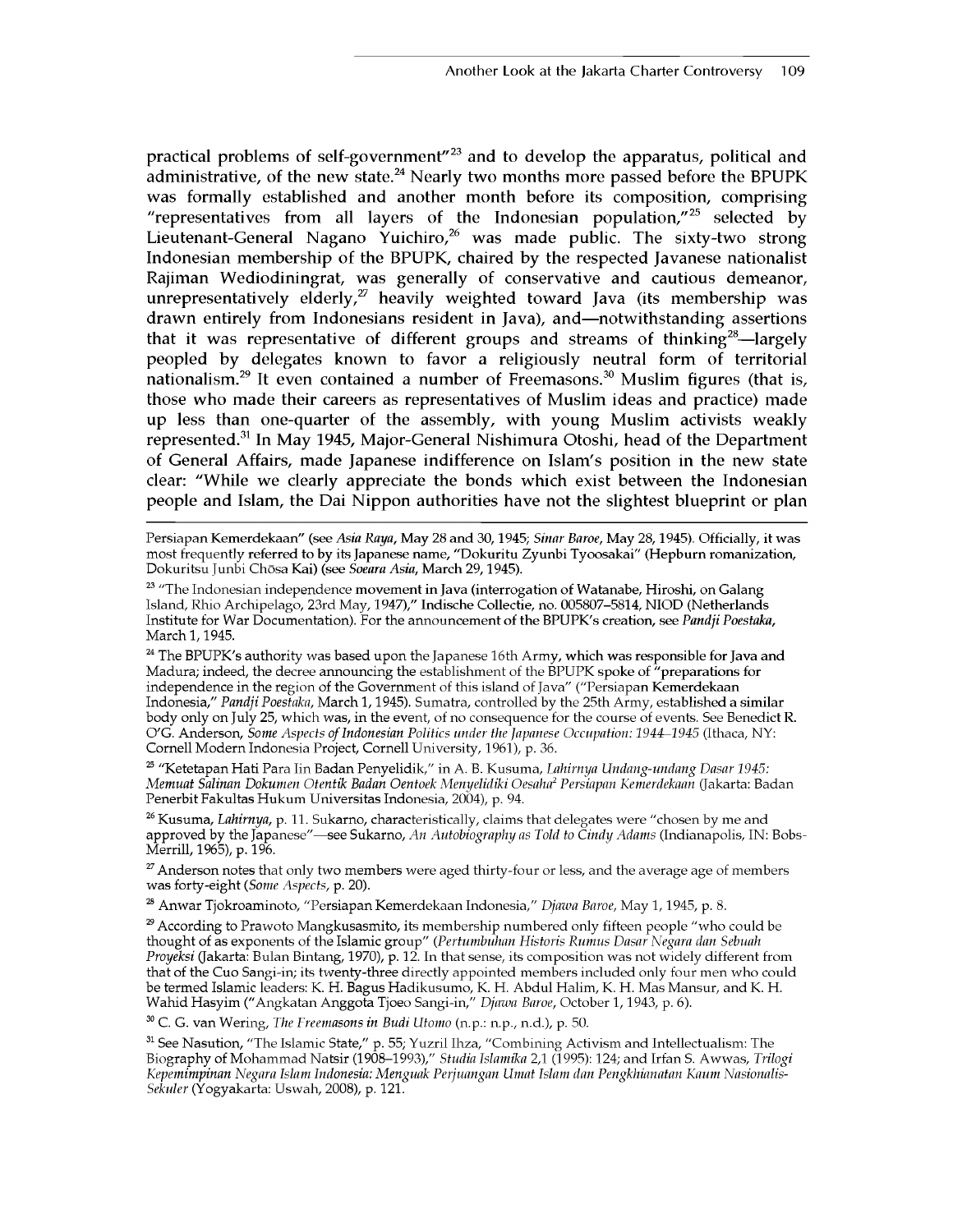concerning the place which the Islamic religion should occupy in the government, or what the relationship should be between Islam and other religions." $32$ 

The BPUPK met in two short, concentrated sessions over the following two months.<sup>33</sup> Its first session was broadly devoted to discussion of the ideological underpinnings of the proposed new state—including, according to one delegate, the "feeling of religiosity, the feeling of devotion towards the One and Only God, $^{\prime\prime}$ <sup>34</sup> and, according to another, the need to establish Islam as the state religion.<sup>35</sup> It soon became clear that a central—and difficult—component of the debate would be the place of religion, or, more specifically, Islam, in the architecture of the gestating state. From the beginning, Hatta and the renowned Dutch-trained legal scholar Supomo set themselves sharply against the notion of an Islamic state (where "state and religion are

**33 There are significant deficiencies in the stenographic record of the BPUPK debates. Large portions of material have been lost—for example, Mohammad Hatta's one-hour speech on May 30, the second day of debate** *(Asia Raya,* **May 31,1945). Some major portions of the debates were published in Muhammad Yamin,** *Naskah-Persiapan Undang-Undang Dasar 1945,* **vol. 1 (Jakarta: Jajasan Prapantja, 1959), but Yamin omitted many speeches and even the entirety of the debates conducted on July 17. He also inserted the text of a speech he allegedly presented on May 29, together with appendices; yet the speech he actually delivered was much shorter and less far-ranging than what appears in his book (Yamin was just one of seven speakers scheduled to speak in a two-hour session), and his speech did not include a systematic draft constitution resembling the constitution finally agreed upon. About the foregoing, see Panitia Lima (Mohammad Hatta et al.),** *Uraian Pancasila* **(Jakarta: Mutiara, 1977), pp. 75,100-01,105; Kusuma,** *Lahirnya,* **pp. 97-99, 540; Deliar Noer,** *Mohammad Hatta: Biografi Politik* **(Jakarta: LP3ES, 1990), p. 220; and Soemali Prawirosoedirdjo et al.,** *Sejarah Lahirnya Undang-Undang Dasar 1945 dan Pancasila* **(Jakarta: Inti Udayu Press, 1984), pp. 94,100-01,103-05,108-10. Yamin based his work on the stenographic notes of the BPUPK and PPKI borrowed indirectly from A. G. Pringgodigdo, deputy head of the BPUPK secretariat and head of its stenographic team. It is known that Pringgodigdo lent out his documents to more than one person, and Notonagoro clearly made use of them in his** *Pemboekaan Oendang-Oendang Dasar 1945* **(Yogyakarta: Penerbitan mengenai Pantjasila, nomor kedua, Universitas Gadjah Mada, 1957), and Noer used them in the mid-1950s. In any event, Yamin did not return the documents to Pringgodigdo and they remained undiscovered for many years. He also borrowed, and never returned, documents and notes from Hatta (see also Noer,** *Mohammad Hatta,* **pp. 221-22). Controversy arose in the early period of the New Order as a consequence of a move, spearheaded by New Order ideologue Nugroho Notosusanto, to deny or diminish Sukarno's reputation and especially to deprecate his claim to sole authorship of the ideology of Pancasila; see Nugroho Notosusanto,** *Naskah Proklamasi yang Otentik dan Rumusan Pancasila yang Otentik* **(Jakarta: Balai Pustaka, 1978), pp. 20-23; Nugroho Notosusanto, "Mengamankan Pancasila Dasar Negara," in Soerowo Abdoelmanap,** *Republik Indonesia Menggugat* **(Jakarta: Pustaka Grafiksi, 1997 [1979]), especially pp. 269-70, 273-78; and Nugroho Notosusanto,** *Proses Perumusan Pancasila Dasar Negara* **(Jakarta: Balai Pustaka, 1981), pp. 14-32. Subsequently, a research team commissioned by the state secretariat produced a revised edition, based on Yamin's text (apart from using contemporary spelling, the edition simply reordered the material thematically, added some explanatory notes, and appended biographical data of the members of the two bodies). A third edition, published in 1995, included material from the so-called Collectie A. K. Pringgodigdo, held until their return to the Arsip Nasional, Jakarta, in the Nationaal Archief in The Hague (Algemene Secretarie en de daarbij gedeponeerde archieven, nos. 5645—47), and purportedly seized by the Dutch upon their capture of Yogyakarta in December 1949, and Yamin's papers (which included the documents borrowed from Pringgodigdo), which had been deposited in the Mangkunegaran library in Solo. This third edition made a number of corrections to Yamin's text. A fourth edition, published in 1998, was noteworthy for the addition of a speech by Hadikusumo obtained from another source. In 2004, A. B. Kusuma published his monumental** *Lahirnya Undang-undang Dasar 1945: Memuat Salinan Dokumen Otentik Badan Oentoek Menyelidiki Oesaha2 Persiapan Kemerdekaan* **(Jakarta: Badan Penerbit Fakultas Hukum Universitas Indonesia, 2004); he includes in his edition of the debates a large number of additional speeches and documents from the official proceedings, from the meetings held while the BPUPK was in recess, and from individuals. Much of this material comes from the A. K. Pringgodigdo archive. Kusuma also made a significant number of corrections to the text of earlier editions.**

**^Susanto Tirtoprojo [speech of May 29], in Kusuma,** *Lahirnya,* **p. 112.**

**35 A. Rachim Pratalykrama [speech of May 30], in Kusuma,** *Lahirnya,* **p. 120.**

**<sup>32</sup> Quoted in Benda,** *The Crescent,* **p. 188.**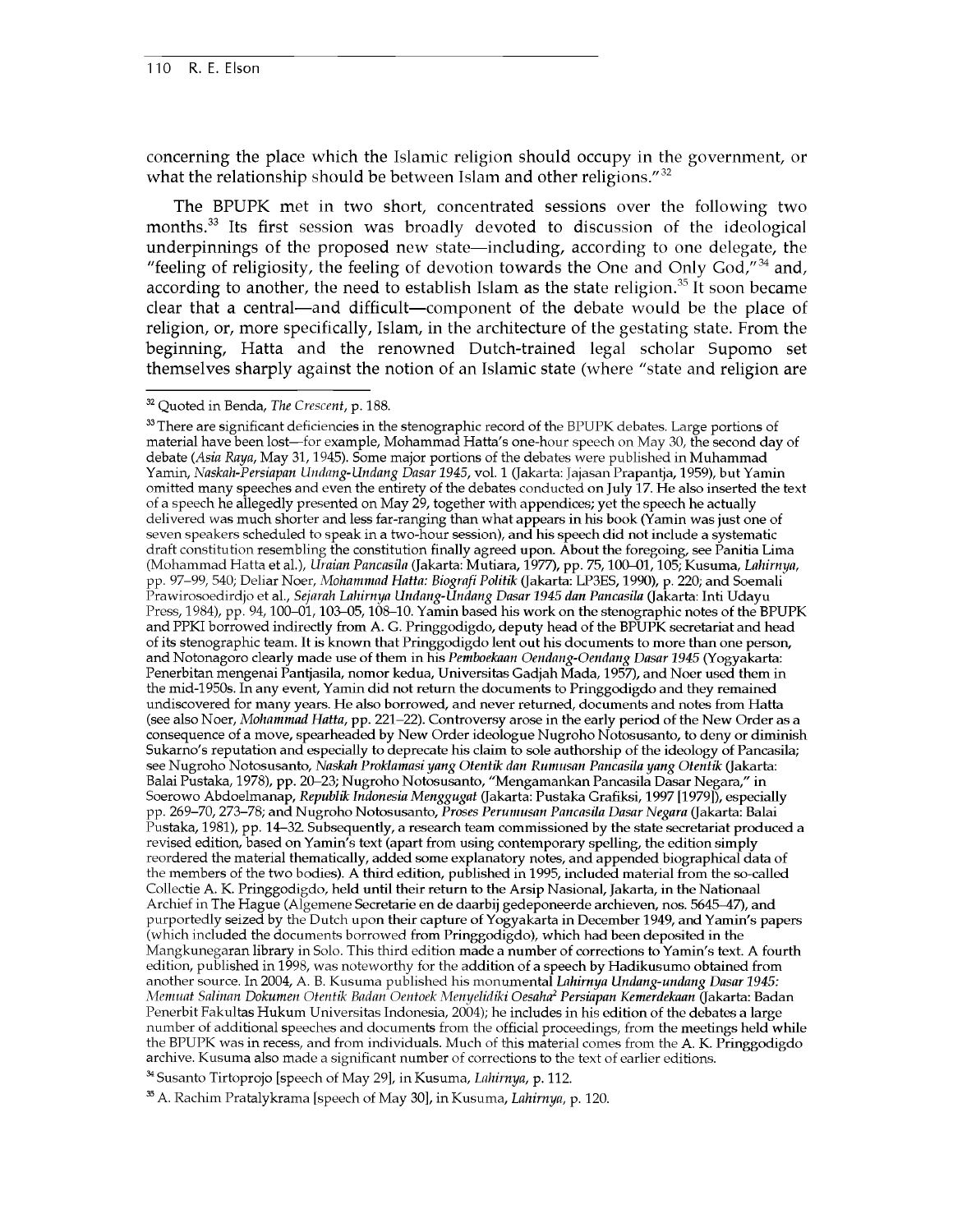one") and argued for "a united national state which separates the affairs of state and the affairs of Islam."36 In defending his view, Supomo pointed to Indonesia's geopolitical position; he also noted that in Islamic states like Egypt, Iran, and Iraq there were contesting views regarding how Islamic law (*syariah*) might best be accommodated with the demands of internationalism and modernity. In Indonesia, there was, as well, the problem that those affiliated with religions other than Islam would find it difficult to "unite themselves with the state."<sup>37</sup> What Supomo wanted was "a state which will not unite itself with the largest group, but which can stand above all groups, but which can pay regard to and respect the peculiar features of all groups, both large and small."38 Such a state might allow full freedom of religion and allow the adherents of all religions to "feel at home" in the state. The state would not, however, be indifferent to religion; it would embrace as its basis the moral values proposed by religion, including love and devotion to state and country and submission to God: "I am convinced that foundations such as these are recommended by Islam."<sup>39</sup>

In stark contrast, the prominent Yogyakarta modernist Islamic scholar and Muhammadiyah leader Ki Bagus Hadikusumo, $40$  developing the notion that the growth of human goodness in all its aspects was a product of following the directions of God, sought to "build up the State on the basis of the teaching of Islam,"<sup>41</sup> although he acknowledged the need for freedom of religion.<sup>42</sup> In his view, "the religion of Islam is able and sufficient, as well as proper and fitting, to become the pivot of national governance in this our state of Indonesia,"43 although he provided no specific sense of how that governance might operate in practice. With Hadikusumo's speech, the lines of difference between secularists and those Muslim figures who had presumed to parlay the enhanced significance and prestige they had achieved under the Japanese into a claim for Islam as the basis for an independent Indonesian state (although what that might mean remained unclear) $44$  were clearly drawn.

The debates climaxed on June 1 with the famous Pancasila speech of Sukarno, which unambiguously based Indonesia on nationalism rather than Islam. The purpose of establishing a free and independent Indonesia, he proclaimed, was "not for one person, not for one group, the group of nationalists, or the group of the rich, but 'all for all'... The first basis, which should become the basis for the State of Indonesia, that is the basis of nationalism."45 For Sukarno, Islamic ideals might best emerge not *a priori* but only through contestation in the representative organs of the state, and if Muslims

**<sup>36</sup> Supomo [speech of May 31], in Kusuma,** *Lahirnya,* **p. 128. Hatta's views are evident from Supomo's summary of them. Hatta had already enunciated his position on the relation of Islam to the state in response to an earlier request posed by the Sanyo Kaigi (Council of Advisors); he emphasized that the Qur'an was not a proper basis for state law and called for a separation "of religious affairs and state affairs" (Hatta, cited in Lev,** *Islamic Courts,* **p. 40).**

**<sup>37</sup> Supomo [speech of May 31], in Kusuma,** *Lahirnya,* **pp. 129-30.**

**<sup>35</sup> Ibid., p. 130.**

**<sup>39</sup> Ibid.**

**<sup>40</sup> Hadikusumo had accompanied Sukarno and Hatta on their visit to Japan in late 1943.**

**<sup>41</sup> Hadikusumo [speech of May 31], in Kusuma,** *Lahirnya,* **p. 139.**

**<sup>42</sup> Ibid., pp. 142-43.**

**<sup>43</sup> Ibid., p. 143.**

**<sup>44</sup> Nasution, "The Islamic State," p. 55.**

**<sup>45</sup> Sukarno [speech of June 1], in Kusuma,** *Lahirnya,* **p. 156.**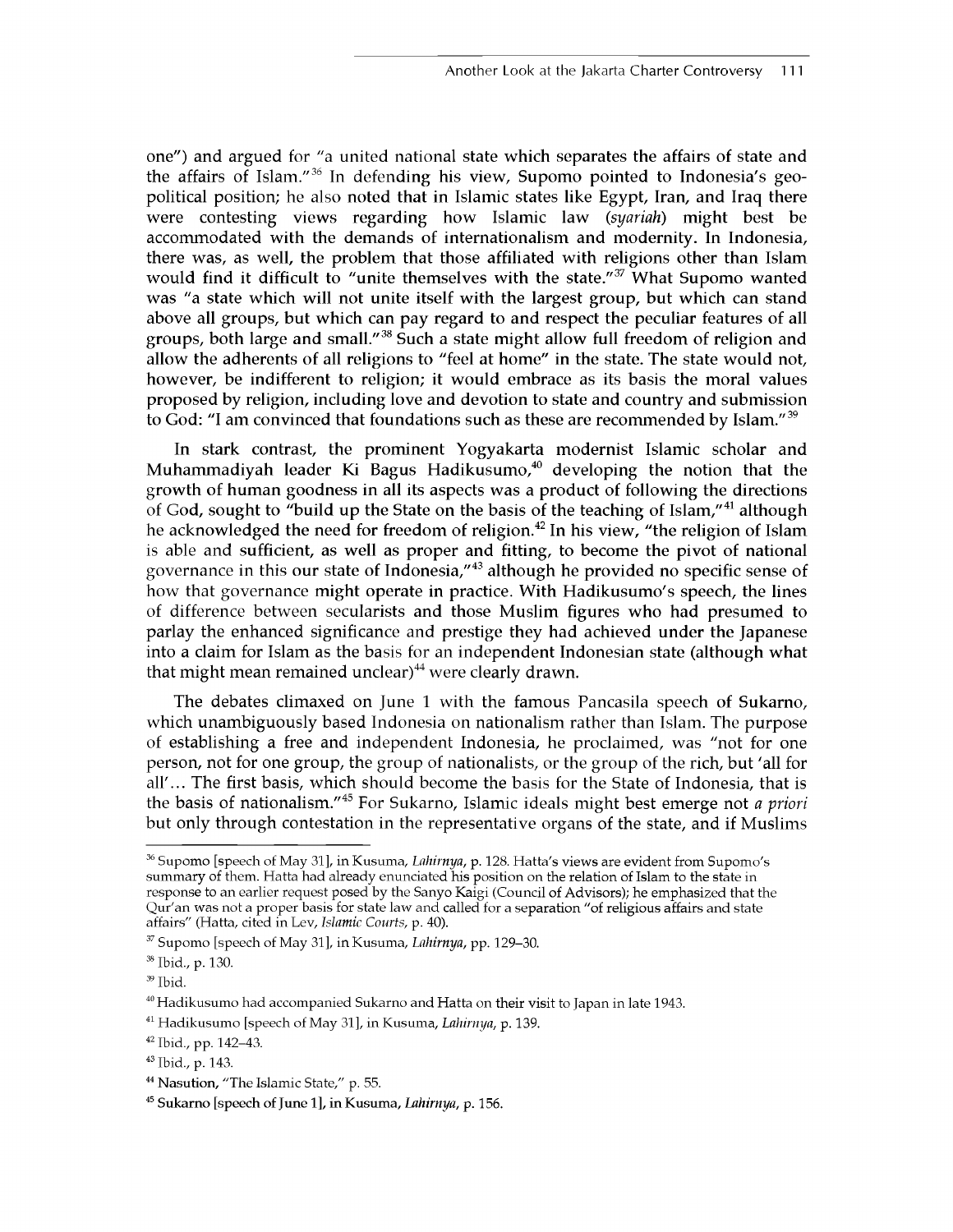peopled the legislative body in numbers proportionate to their share of the Indonesian population, then "the laws which emerge from the People's Representative Council will be Islamic laws."46 The Indonesia Sukarno sought would be a Godly (*ber-Tuhan*) state, in which religion was revered and in which mutual tolerance and freedom of belief would be prized.<sup>47</sup>

#### **The Emergence of the Jakarta Charter**

Before its recess, the BPUPK appointed an eight-member subcommittee (Panitia Kecil) headed by Sukarno, with the task of consolidating, as far as possible, the various suggestions submitted by delegates for later discussion.<sup>48</sup> During the subsequent recess, a large number of BPUPK delegates—subcommittee members, members of the Cuo Sangi-in (Central Advisory Council, the body established in September 1943 to provide advice to the Japanese)<sup>49</sup> who were also BPUPK members, and other BPUPK members who happened to be in Jakarta at the time (in all, thirty-eight)—met at Sukarno's bidding. On Sukarno's initiative—outside the authority of the BPUPK—they handed the task of beginning the constitution-drafting process to another small working committee of nine members (Panitia Sembilan).<sup>50</sup> That small group, working in the afternoon of June 22 in Sukarno's house, developed a constitutional preamble that sought to capture the central values expressed in Sukarno's Pancasila speech. Much of the initial drafting was the work of Yamin, $51$  and the preamble was notable for its inclusion of the stipulation, apparently at the insistence of Kahar Muzakkir and Wahid Hasyim,52 that all Muslims were obliged to carry out Islamic law ("*dengan kewajiban menjalankan syari'at Islam bagi pemeluk-pemeluknya,"* "with the obligation for its adherents to carry out Islamic law"), something with which, Muzakkir later alleged,

**<sup>46</sup> Ibid., p. 161.**

**<sup>47</sup> Ibid., pp. 163-64.**

**<sup>48</sup> A. G. Pringgodigdo,** *Sedjarah Singkat Berdirinja Negara Republik Indonesia* **(Surabaya: Pustaka Indonesia, 1958), p. 27. The members of that subcommittee were Sukarno, Hatta, Yamin, A. A. Maramis, Sutarjo Kartohadikusumo, Oto Iskandardinata, Wahid Hasyim, and Ki Bagus Hadikusumo (Kusuma,** *Lahirnya,* **pp. 4-5). This committee-of-eight is not to be confused with the committee-of-nine discussed in footnote 50, as some authors do (see, for example, Abdoelmanap,** *Republik Indonesia Menggugat,* **pp. 29-30, who mistakenly inserts Subarjo into the committee appointed by the BPUPK, when he was, in fact, a member of the more informal—and more crucial—committee-of-nine).**

**<sup>49</sup> See Arniati Prasedyawati Herkusumo,** *Chuo Sangi-in: Dewan Perimbangan Pusat pada Masa Pendudukan Jepang* **(Jakarta: Rosda-Jayaputra, 1984). According to Benda, "there were six prominent Muslims among the forty-three members of the** *Chuo Sangi-in" (The Crescent,* **p. 137).**

**<sup>50</sup> See Pringgodigdo,** *Sedjarah Singkat,* **pp. 27-28; and Anderson,** *Some Aspects,* **p. 26. The nine members were Sukarno, Hatta, Yamin, Maramis, Subarjo, Wahid Hasyim, Kahar Muzakkir, Agus Salim, and Abikusno Cokrosuyoso. This committee had a significantly different composition from the eight-member committee appointed by the BPUPK (see footnote 48). On the nationalist side, Subarjo replaced Sutarjo and Iskandardinata; on the Islamic side, Muzakkir replaced Hadikusumo, while two extra members of this group, Salim and Abikusno, were appointed. It is not clear why these precise personnel changes were made, although Kusuma suggests that "Sukarno carried out a policy of changing the proportion between the 'Nationalist Group' and the 'Islamic Group' so that it became five [members] to four" (Kusuma,** *Lahirnya,* **pp. 5n.-6n.; Sukarno [July 10] in Kusuma,** *Lahirnya,* **p. 213). It may also be the case that Muzakkir replaced Hadikusumo because the much more senior and esteemed Hadikusumo was thought to be attached to the notion of an Islamic state (personal communication with Ananda B. Kusuma, January 22, 2009).**

**<sup>51</sup> Prawirosoedirdjo et al.,** *Sejarah,* **pp. 103-04.**

**<sup>52</sup>Noer,** *Mohammad Hatta,* **p. 223.**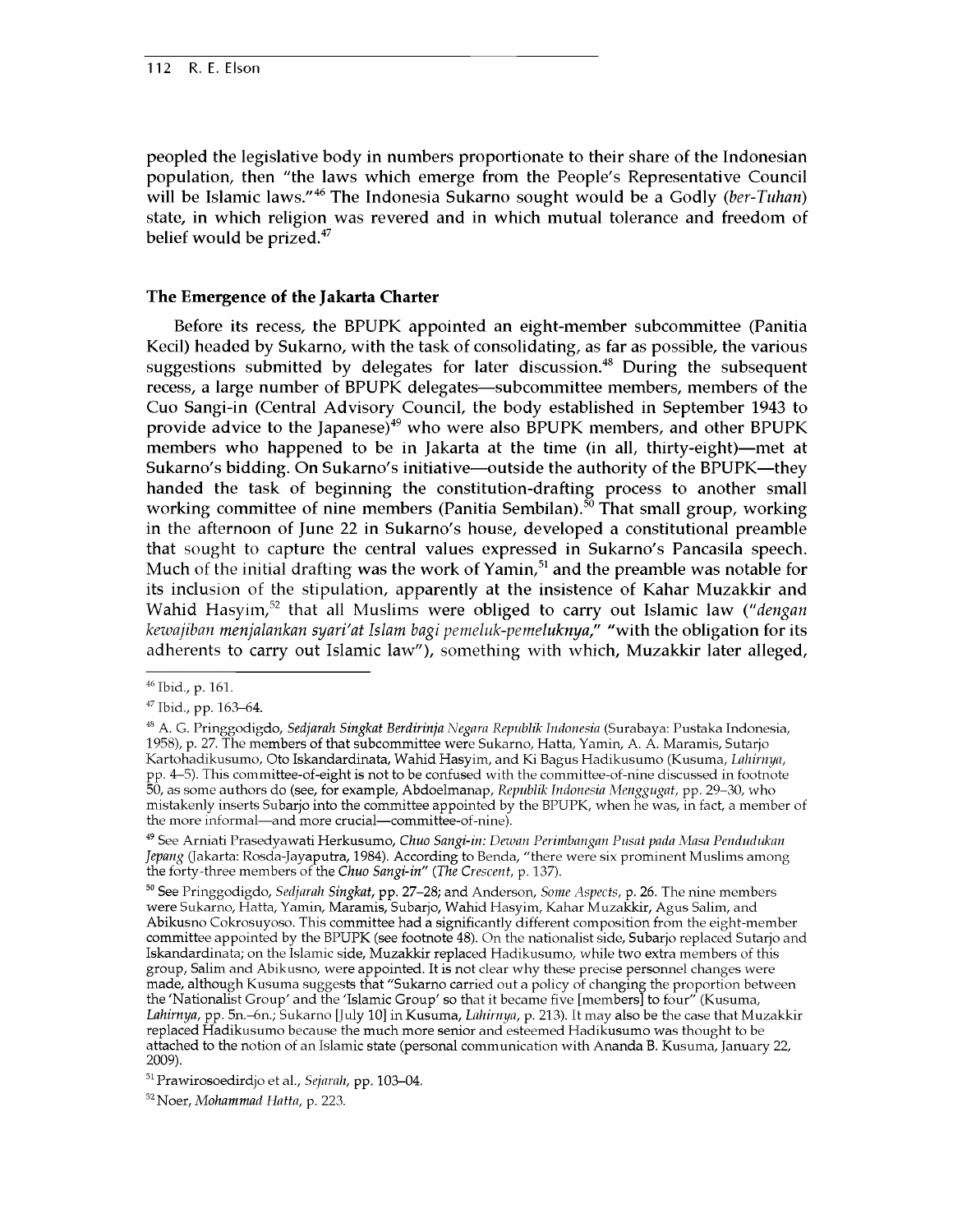the Menadonese Christian Maramis had agreed "200%."<sup>53</sup> It was not, Supomo later emphasized, the intention of this "recent compromise" to "place limits upon the freedom of people to have different religions, absolutely not! $\overline{54}$  The draft preamble, soon labeled by Yamin the "Jakarta Charter" *(Piagam Jakarta),55* rearranged the sequence of Sukarno's five Pancasila principles and placed "belief in one God" in first position.<sup>56</sup> Sukarno, long an advocate of the separation of religion and the state<sup>57</sup>—as indeed was Maramis—was prepared to sponsor this vague compromise in order to speed the achievement of the greater goal of a unified, independent Indonesia. The Charter was, it seems, another example of "Sukarno's deliberate simplifications *in order to find a common denominator."58* And vague it was; it was never made clear whether the wording was meant purely as a symbolic but sterile recognition of Islam's importance in Indonesian society, or as a means of insinuating Islam into the state apparatus.<sup>59</sup>

During the recess, a number of papers relating to key aspects of the form, shape, and functions of the future state, as well as the means to progress towards that goal, were compiled, based on numerous written and oral suggestions and a number of drafts by BPUPK members.<sup>60</sup> That task of compilation was the work of the Panitia Kecil appointed by the BPUPK on June 1, not the Panitia Sembilan responsible for the Jakarta Charter. One of those papers, the document on the basis of the state, made it clear that there was still, notwithstanding Sukarno's June 1 address, some support, limited in size but emphatic in style, for an Islamic form of the state. $61$ 

When the BPUPK reconvened on July 10 for its second (and final) session,  $62$ Sukarno reported on the work achieved during the recess. He noted, among other

**<sup>53</sup> Deliar Noer, interview with Kahar Muzakkir, Bandung, December 1957, in** *Partai Islam di Pentas Nasional 1945-1965* **(Jakarta: Grafitipers, 1987), p. 36.**

**<sup>54</sup> Supomo [speech of July 15], in Kusuma,** *Lahirnya,* **p. 359.**

**<sup>55</sup> Ibid., p. 329.**

**<sup>56</sup> The text of the Jakarta Charter, as read to the BPUPK by Sukarno on July 10, may be found in Kusuma,** *Lahirnya,* **p. 213-14. That text underwent significant change as it was integrated into a joint "declaration of independence" and preamble, but the seven words remained. See the draft joint "declaration of independence" and preamble presented to the BPUPK by Sukarno on July 14 (Kusuma,** *Lahirnya,* **pp. 324— 27).**

**<sup>57</sup> Bernhard Dahm,** *Sukarno and the Struggle for Indonesian Independence* **(Ithaca, NY: Cornell University Press, 1969), p. 205.**

**<sup>58</sup> Ibid., p. 194 (emphasis in original).**

**<sup>59</sup> B. J. Boland,** *The Struggle of Islam in Modern Indonesia,* **rev. ed. (The Hague: Martinus Nijhoff, 1982), p. 27. The BPUPK debates make clear that, even among themselves, Muslim figures did not agree on what the implications of the seven words might be. Thus, Hasyim and Muzakkir argued that they implied that the president must be a Muslim, a view with which Salim and Abikusno disagreed because it conflicted with the notion of social equality (Kusuma,** *Lahirnya,* **p. 22).**

**<sup>60</sup> See Rajiman's radio address in** *Asia Raya,* **June 7,1945. Nine of these papers may be found in Kusuma,** *Lahirnya,* **pp. 171-89. Three have been lost. See also Sukarno [July 10], in Kusuma,** *Lahirnya,* **p. 208. Many members of the BPUPK took advantage of the recess to travel extensively, both to inform people about the BPUPK's work and to gauge public reaction to it (see, for example, the report on the visit by Samsudin and Haji Sanusi to their home region of Sukabumi, and on a similar meeting in Yogyakarta attended by Ki Hajar Dewantoro and other BPUPK members, in** *Asia Raya,* **June 7,1945). Sukarno had already traveled to eastern Indonesia at the beginning of May** *(Asia Raya,* **May 3 and 4,1945), while Hatta had traveled to Borneo in late May-early June** *(Asia Raya,* **June 4,1945). See also Sukarno [July 10], in Kusuma,** *Lahirnya,* **p. 212; and "Uit het Verslag van Generaal-Majoor Moichiro Yamamoto," in** *Nederlands-Indie,* **ed. Brugmans et al., p. 587.**

**<sup>61 &</sup>quot;Dasar," in Kusuma,** *Lahirnya,* **p. 175.**

**<sup>62</sup> Six new members were introduced; see Rajiman [July 10], Ibid., p. 206.**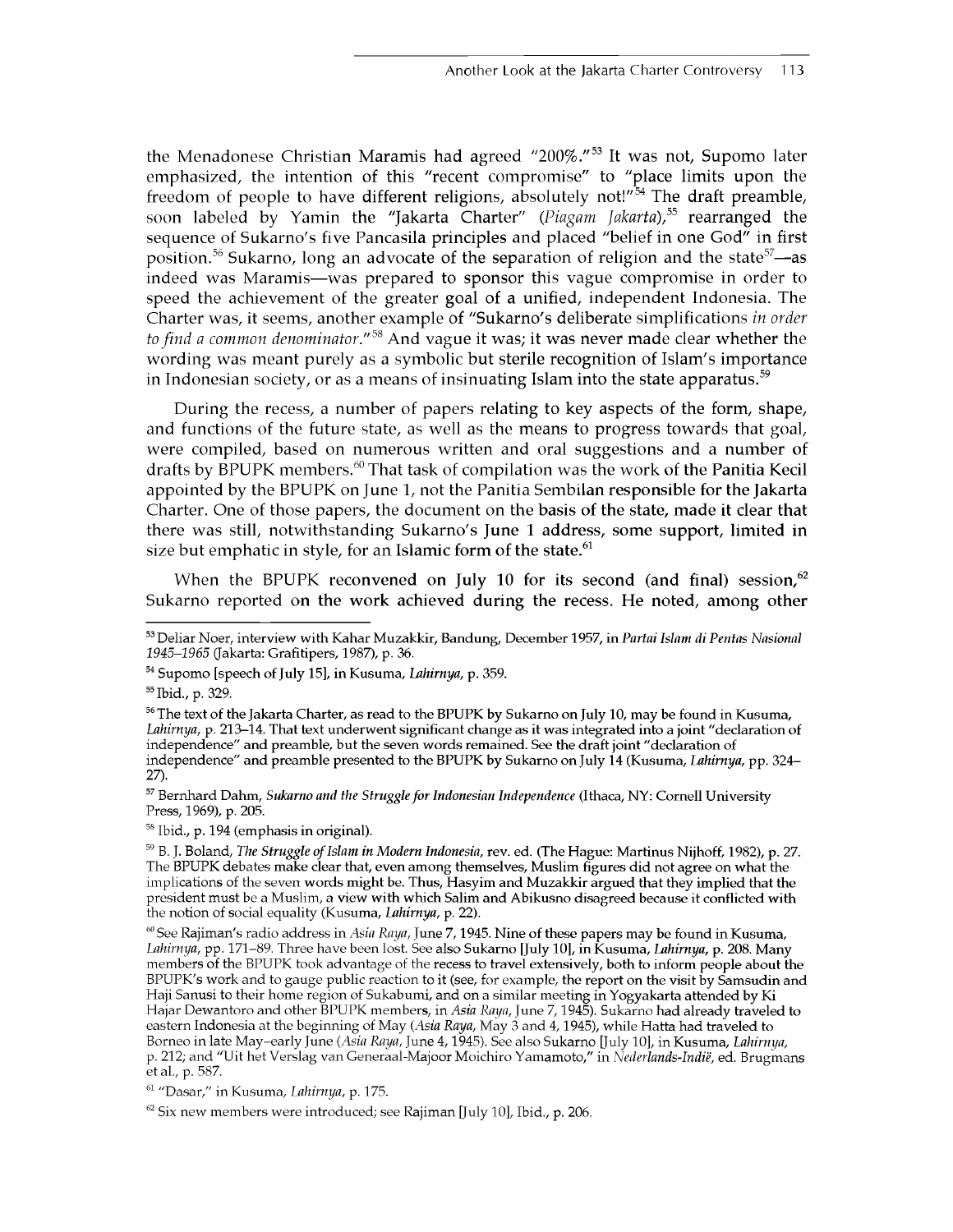things, that "truly there have been difficulties, in the beginning between the group calling itself Islamic and the group calling itself nationalist. Indeed, there were difficulties in seeking harmony in thinking between these two groups."<sup>63</sup> The Jakarta Charter, produced by the Panitia Sembilan, had been "unanimously" accepted by the Panitia Kecil for presentation to the BPUPK upon its resumption;<sup>64</sup> indeed, "the greater part of all the thinking at its heart," Sukarno remarked, "[comes] from the members of the Dokuritu Zyunbi Tyoosakai [BPUPK]."65 The Panitia Kecil was therefore "convinced that this preamble can connect and unite all the streams [of thinking] among the members of the Dokuritu Zyunbi Tyoosakai."<sup>66</sup>

The BPUPK session then moved to consider the major questions of state and nation construction. It agreed that Indonesia should be a republic<sup>67</sup> and that the new nation should comprise the territory of the former Dutch East Indies together with Malaya, the former British territories in Borneo, and the former Portuguese territory of Timor.<sup>68</sup> The assembly also considered the question of citizenship, $\frac{69}{9}$  and a nineteen-person committee, $70$  chaired by Sukarno but dominated intellectually by the eminent jurist Supomo, produced a draft constitution in less than three days.<sup>71</sup>

*69* **See, for example, Lim Kun Hian, in Kusuma [speech of July 11],** *Lahirnya,* **pp. 266-70. See also his speech of July 15, pp. 392-395; and Baswedan's of the same date, pp. 396-98.**

**70 The membership of the constitution-drafting committee comprised Sukarno, Maramis, Puruboyo, Oto Iskandardinata, Agus Salim, Subarjo, Supomo, Santoso, Wahid Hasyim, Harahap, Latuharhary, Susanto, Sartono, Wongsonegoro, Wuryaningrat, Singgih, Tan Eng Hoa, Jayadiningrat, and Sukiman. Sukarno, Maramis, and Wahid Hasyim were also on the committee-of-eight and the committee-of-nine; Oto Iskandardinata was also on the committee-of-eight; Agus Salim and Subarjo were also on the committeeof-nine. Hatta and Yamin were on both the committee-of-eight and the committee-of-nine, but not the constitution-drafting committee. Sutarjo and Hadikusumo were on the committee-of-eight but not the constitution-drafting committee, while Kahar Muzakkir and Abikusno were on the committee-of-nine but not the constitution-drafting committee.**

**71 Kusuma,** *Lahirnya,* **p. 49. Supomo headed a seven-member constitution-drafting subcommittee, the membership of which, heavy with lawyers, included Wongsonegoro, Subarjo, Maramis, Singgih, Salim, and Sukiman. It should be noted that Supomo, together with Subarjo and Maramis, had developed a draft constitution in 1942 that they submitted to the BPUPK secretariat on June 15. That contained nothing specifically Islamic, and made mention of (limited) freedom of religion, in article 25 (Yamin,** *Naskah-Persiapan,* **p. 776). A draft provisional constitution, prepared by a seven-member group headed by Husein Jayadiningrat and including Supomo, had been submitted to the BPUPK on the same date (Kusuma,** *Lahirnya,* **pp. 49,191-97). That draft, while proposing that Indonesia be based on "nationalism, and God" (***kebangsaan, dan ketuhanan),* **contained nothing specific regarding Islam, though it included (clause 14) a guarantee of freedom of religious belief and practice (Kusuma,** *Lahirnya,* **pp. 192-96). It seems to have served as the working model for the draft produced by Supomo's group; four of its drafters were appointed to the nineteen-member constitution-drafting committee. It remains most unlikely, as noted above, that the draft constitution allegedly submitted to the BPUPK by Yamin, together with his speech (Yamin,** *Naskah-Persiapan,* **pp. 719-28), was actually produced at that time. Kusuma notes that Yamin's claim to have inserted his draft into the discussions of the constitution-drafting committee on July 11 (Yamin,** *Naskah-Persiapan,* **p. 257) does not appear in the stenographic notes of that meeting (Kusuma,** *Lahirnya,* **pp. 543-49). Deliar Noer, who had access to Pringgodigdo's papers in 1955, noted gently that Yamin's text had made some changes to Pringgodigdo's notes (Noer,** *Partai Islam,* **p. 35n). See also Prawirosoedirdjo et al.,** *Sejarah,* **pp. 110-11. Yamin's putative draft constitution bears no specifically Islamic cast. While its title carries the words "dengan Nama Allah, Pengasih dan Penjajang" ("in the Name**

**<sup>63</sup> Sukarno [speech of July 10], Ibid., p. 213.**

**<sup>64</sup> Ibid.**

**<sup>65</sup> Ibid., p. 214.**

**<sup>66</sup> Ibid.**

**<sup>67</sup> Kusuma [speech of July 10],** *Lahirnya,* **p. 238.**

**<sup>&</sup>quot; Kusuma [speech of July 11],** *Lahirnya,* **p. 262.**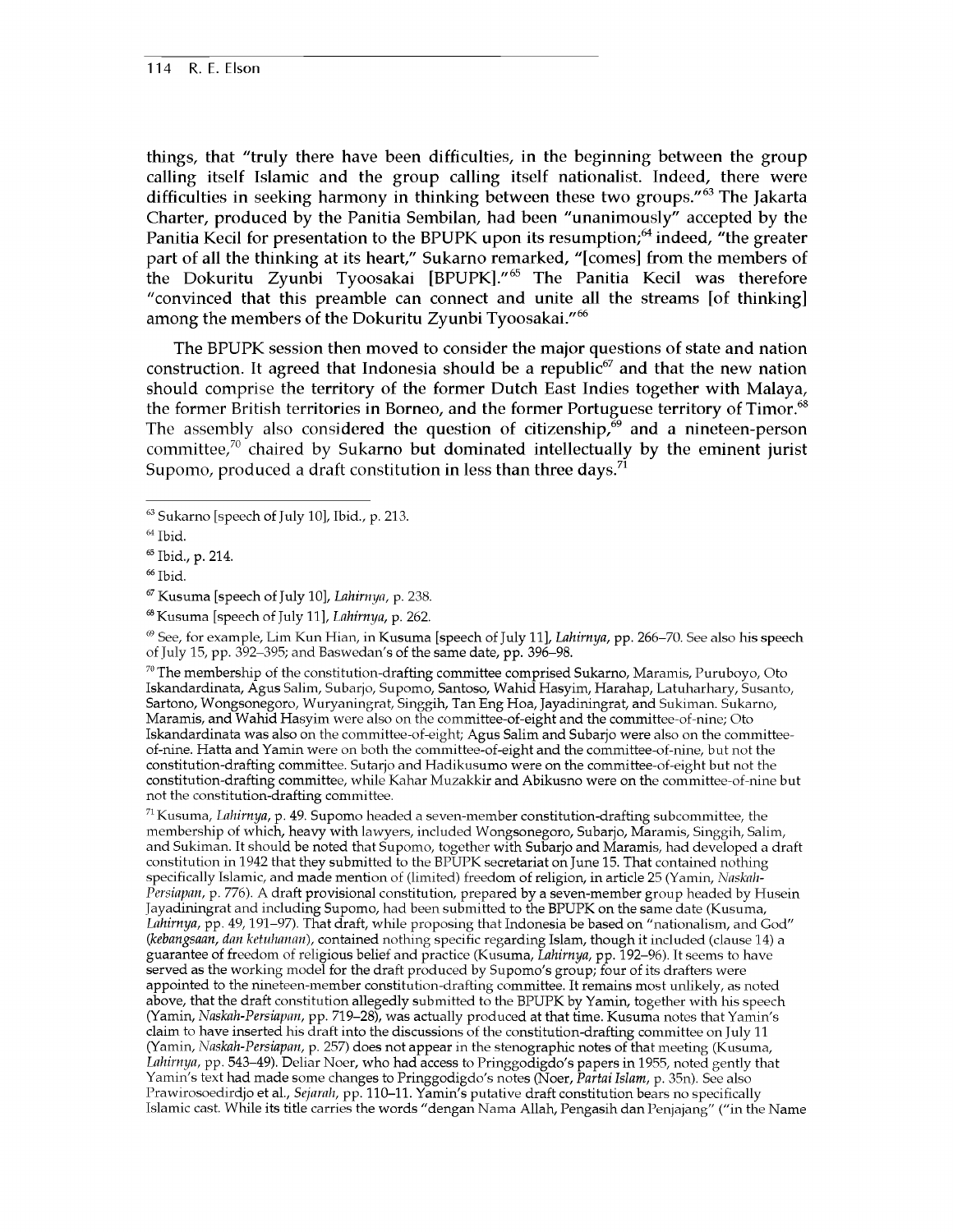It soon became apparent, however, that the Jakarta Charter "was far more difficult to sell than formulate,"72 and that the formula it contained had provoked considerable hostility both inside and outside the BPUPK assembly. During discussion by the constitution-drafting committee on July 11, the Ambonese Christian Johannes Latuharhary raised his disquiet about "the wording concerning 'Ke-Tuhanan,'" remarking that "the consequence would be very significant, for example for other religions," and noting a suggestion that the seven words might require Minangkabau people to abandon their customary law (*adat*), and even that customary land and inheritance rights in Maluku might be compromised.<sup>73</sup> Sukarno's response was quick: "the preamble is the result of great effort to overcome differences in thinking between the group which is called nationalist and the Muslim group. Thus, if this sentence is not included, I am convinced that the Muslim side will not accept this preamble, and the quarrel will just continue."<sup>74</sup> But that, together with Haji Agus Salim's efforts to minimize the problem of Minangkabau *adat,* could not silence the uneasiness; Husein Jayadiningrat wondered whether the words might occasion fanaticism, "for example, forcing people to pray, forcing people to perform the *salat* [the five obligatory daily prayers], and so on.<sup>"75</sup> Wahid Hasyim responded by reminding delegates that "if there is a representative body, that [the exercise of force] will not take place."<sup>76</sup> Once more, Sukarno emphasized the fact that the matter had been a "compromise to put behind us the difficulties between us all. That compromise was achieved with the sweat of our brow." $77$  As chair of the drafting committee, he proceeded to declare the wording accepted and the matter finalized.

Two days later, amid further discussions within the drafting committee, Wahid Hasyim proposed that the president should be a Muslim, providing that person and the government an Islamic flavor that would enhance their authority.<sup>78</sup> Further, he proposed that the words "the state religion is Islam" be inserted into the body of the constitution at article 29, with a rider guaranteeing freedom of religion to non-Muslims.<sup>79</sup> His reason, he asserted, was a matter of national defense, since only religion

**of Allah, the Beneficent and Merciful") (Yamin,** *Naskah-Persiapan,* **p. 721), its article 29 remarks that "the state is based on the One and Only God ("***ke-Tuhanart Jang Maha Esa")* **and provides a state guarantee of "the freedom of every inhabitant to embrace any kind of religion, and to worship according to that religion and belief." The BPUPK also charged two other subcommittees with distinct tasks. Hatta headed a group responsible for developing policy on finance and the economy, while Abikusno chaired another on defense matters. Each of these subcommittees had twenty-three members. These subcommittees presented various reports to the BPUPK on July 16, which were received by the BPUPK on the following day (Pringgodigdo,** *Sedjarah Singkat,* **pp. 29-30). Yamin was appointed to the finance and economy committee and not, as he must have wished, to Sukarno's constitution-drafting committee, and refused to accept his appointment. Sukarno expressed his regret that Yamin had not been appointed to the drafting committee and formally and unsuccessfully sought to have him included (Kusuma,** *Lahirnya,* **pp. 294-96, 297-99 [July 11]). Yamin's displeasure with the turn of events is clear from his unwillingness to accept the draft constitution when a final vote to accept it was taken on July 16 (Kusuma,** *Lahirnya,* **p. 432).**

**<sup>72</sup> Bahtiar Effendy,** *Islam and the State in Indonesia* **(Singapore: ISEAS, 2003), p. 31. See also Anderson,** *Some Aspects,* **p. 31.**

**<sup>73</sup> Latuharhary [speech of July 11], inKusuma,** *Lahirnya,* **p. 306.**

**<sup>74</sup> Sukarno [speech of July 11], Ibid., p. 306.**

**<sup>75</sup> Jayadiningrat [speech of July 11], Ibid., p. 307.**

**<sup>76</sup> Hasyim [speech of July 11], Ibid.**

**<sup>77</sup> Sukarno [speech of July 11], Ibid., p. 308.**

**<sup>78</sup> Hasyim [speech of July 13], Ibid., p. 314.**

**<sup>79</sup> Ibid.**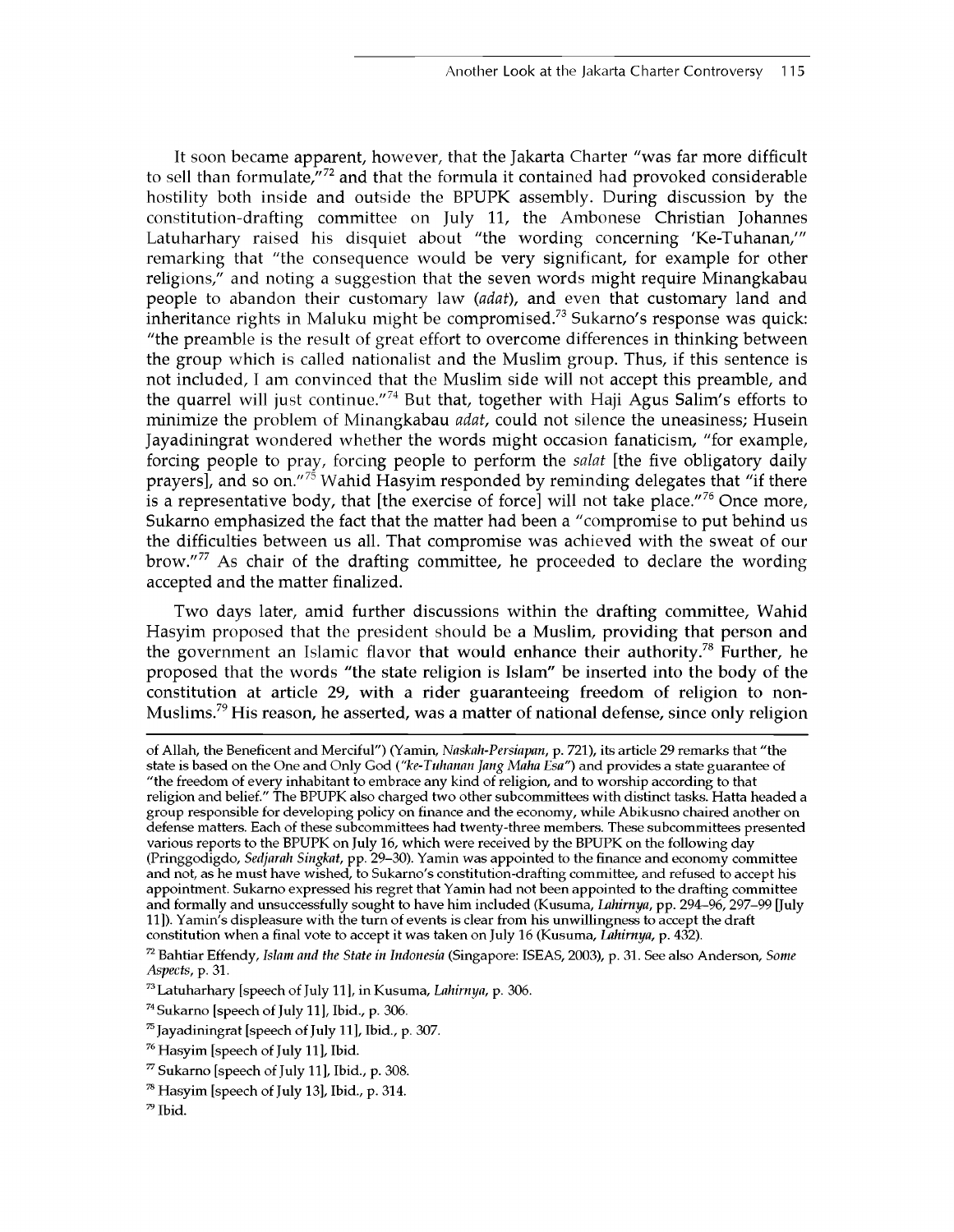provided a rationale for the use of force, although his intention was probably to add flesh to the vague bones of the Jakarta Charter. Salim thought these changes clouded and unnecessarily problematized the original compromise, and wondered whether the matter might be decided by the parliament. Thus, "if the president must be a Muslim, what was the situation regarding the vice-president, ambassadors, and such like? What is the meaning of our agreement to protect other religions?" $80$  Jayadiningrat, arguing that in reality the president would always be a Muslim, thought Hasyim's prescription unnecessary, and, unlike Sukiman, that its maintenance would not be without consequence.<sup>81</sup> In the end, committee chair Sukarno rejected both of Hasyim's suggestions.

When, on the following day, July 14, at a plenary session of the BPUPK, Hadikusumo advanced a further effort to heighten the import of the seven words by removing three of them, the words "bagi pemeluk-pemeluknja" (for its adherents), $^{82}$ Sukarno again opposed the move, emphasizing once more the fact that the earlier compromise had been based on "giving and taking"; it was "as good as possible."<sup>83</sup> Hadikusumo made a further effort to have the words removed, arguing that their specificity was insulting for Muslims; $84$  apparently he took offence that Muslims would be required to observe their law while adherents to other religions were placed under no such obligation. Again Sukarno opposed the notion, arguing that dispensing with those words "might be taken to mean that non-Muslims were required to carry out Islamic law."85 Hadikusumo protested that Sukarno's objection assumed that the government had a role to play in enforcing Islamic law, whereas in his view "government may not control religion" *(pemerintah tidak boleh memeriksa agama).86* In the end, fellow Muslim Abikusno Cokrosuyoso—younger brother of the legendary Cokroaminoto—convinced Hadikusumo that, for the sake of peace and unity, things should be left as they were. $87$ 

In his elucidation of the draft at the plenary session next day, July 15, Supomo remarked that the seven words were an attempt by the state "to take note of the special character [*keistimewaan*] of the largest part of the population, the Muslims."88 The words were, as Supomo remarked, the result of a "gentlemen's agreement" [English], unanimously agreed upon by the drafting committee, between the "national group" and the "religious group"; therefore, "we must hold onto this article tenaciously so that we can unite those two groups."<sup>89</sup> He noted as well that the drafting committee had

**<sup>80</sup> Salim [speech of July 13], Ibid., p. 314.**

**<sup>81</sup> Jayadiningrat [speech of July 13], Ibid., p. 314.**

**<sup>82</sup> Hadikusumo [speech of July 14], Ibid., pp. 328-29.**

**<sup>83</sup> Sukarno [speech of July 14], Ibid., p. 329.**

**<sup>84</sup> Hadikusumo [speech of July 14], Ibid., pp. 332-33. Hadikusumo was presumably the person mentioned by Ichibangase Yoshio as having protested against the form of the seven words (see "Uit het Verslag van Yoshio Ichibangase, Plaatsvervangend Voorzitter van de C.v.O., 2 November 1945," in** *Nederlands-Indi'e,* **ed. Brugmans et al., p. 589).**

**<sup>85</sup> Sukarno [speech of July 14], in Kusuma,** *Lahirnya,* **p. 333.**

**<sup>86</sup> Hadikusumo [speech of July 14], Ibid., p. 333.**

**<sup>87</sup> Cokrosuyoso [speech of July 14], Ibid., p. 334.**

**<sup>88</sup> Supomo [speech of July 15], Ibid., p. 358.**

**<sup>89</sup> Ibid.**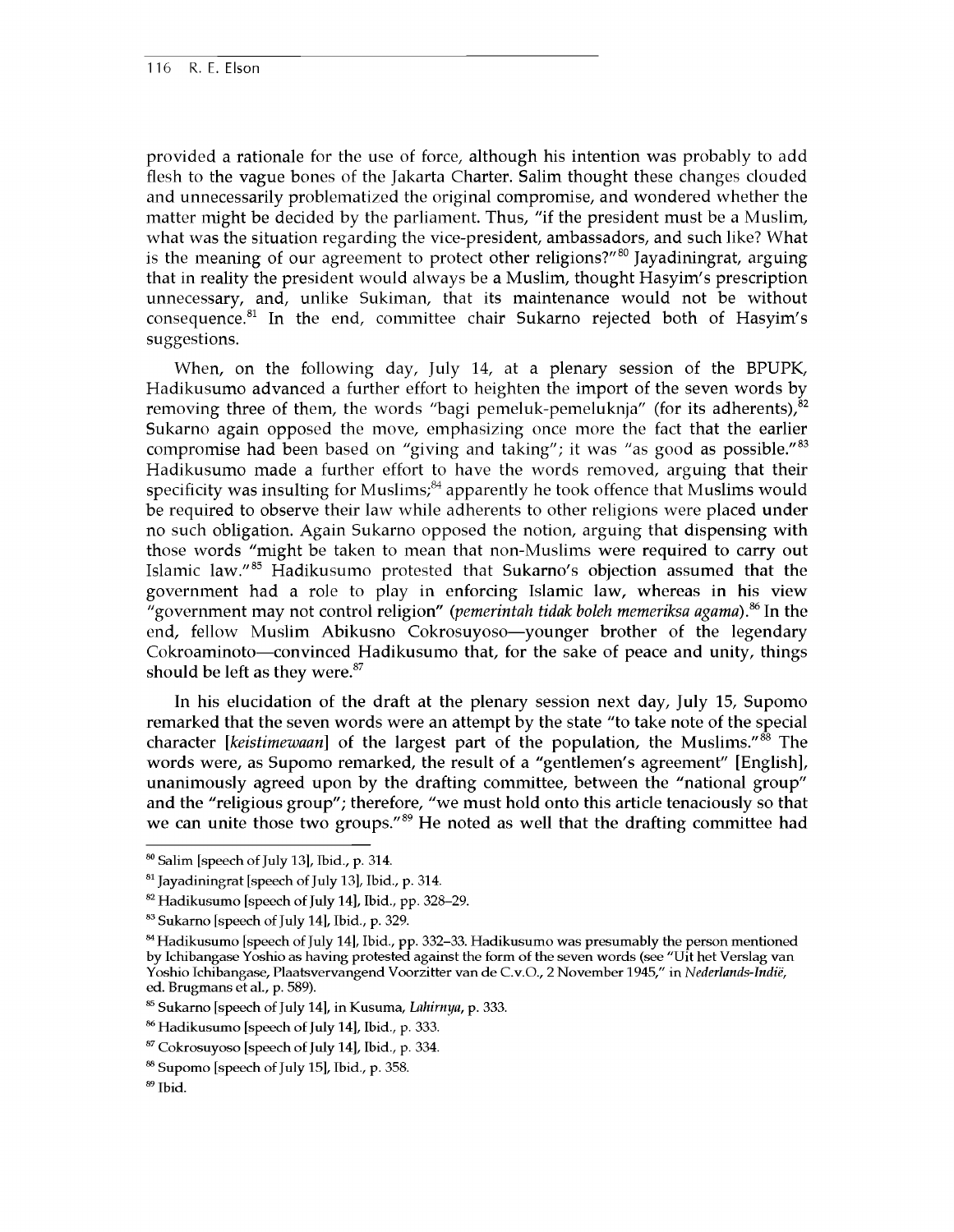agreed unanimously to the further step that the seven words should be entered into article 28 of the proposed constitution, so that it read: "The state is based upon God *[Ketuhanan]*, with the obligation for its adherents to carry out Islamic law."<sup>90</sup> Supomo also noted that the constitution contained a guarantee of religious freedom; "the State guarantees the freedom of each inhabitant to embrace a different religion and to worship according to that respective religion and its beliefs."<sup>91</sup> The purport of the compromise, he went on, was that "the nationalist group may not reduce the guarantee to the Islamic group, and equally that the Islamic group may not seek more guarantees for Islam as against other religions."<sup>92</sup> Indeed, he noted, in a situation of overwhelming Muslim numerical dominance, where Muslims "certainly have great influence in all kinds of fields," there was no need of guarantees. $93$ 

In the debate that followed, Sukiman conveyed a general sense of Muslim unease and suspicion. He remarked that the Dutch constitutional regulation had also guaranteed religious freedom, but "we as a Muslim community have experienced a situation that was at odds with that situation"; so-called religious neutrality had, in fact, meant a pro-Christian stand. He clearly implied that Muslims would effectively be discriminated against by the proposed "false" neutrality of the new state.<sup>94</sup> Yamin, excluded from the drafting committee and not himself a member of the Muslim group, sought constitutional status for a number of specific ministries, including a Ministry of Muslim Affairs and an Islamic High Court that might provide judgments and advice about possible conflicts between the constitution and customary and Islamic law. Further, he argued, in the draft "popular sovereignty and the Muslim religion have not yet obtained a proper place and role."<sup>95</sup> Supomo, concerned with the dangers of handing excessive power to the judiciary, took robust exception to Yamin's suggestions.<sup>96</sup> Hadikusumo moved to the heart of the issue when he asked Supomo for a clarification of the meaning of the seven words.<sup>97</sup> He was effectively fobbed off and gagged by Rajiman, in the chair, who thought the matter over and done with. 'Truly, I am being forced, forced by the chair, to accept this," Hadikusumo retorted, by now clearly highly irritated; he refused to accept article 28 (on religion) or the seven words as expressed in the preamble.<sup>98</sup> The ten-minute break in proceedings called by Rajiman, apparently to cool matters, brought no respite. Abdul Fatah Hasan objected to the wording of the second clause in article 28 guaranteeing freedom of religion, because it could be read as suggesting that Muslims might freely abandon their religion for another one.<sup>99</sup> Supomo did not object to the form of words Hasan proposed to remove the ambiguity.<sup>100</sup> Latuharhary objected to the proposed change, however, which he

**<sup>90</sup> Ibid., p. 359. Article 29 had become article 28 in the second draft of the constitution.**

**<sup>91</sup> Ibid.**

**<sup>92</sup> Ibid.**

**<sup>93</sup> Ibid.**

**<sup>94</sup> Sukiman [speech of July 15], Ibid., p. 376.**

**<sup>95</sup> Yamin [speech of July 15], Ibid., p. 386.**

**<sup>96</sup> Supomo [speech of July 15], Ibid., pp. 388-91.**

**<sup>97</sup> Hadikusumo [speech of July 15], Ibid., p. 413.**

**<sup>98</sup> Hadikusumo [speech of July 15], Ibid., pp. 414-15.**

**<sup>99</sup> Abdul Fatah Hasan [speech of July 15], Ibid., pp. 415-16.**

**<sup>100</sup> Supomo [speech of July 15], Ibid., p. 416.**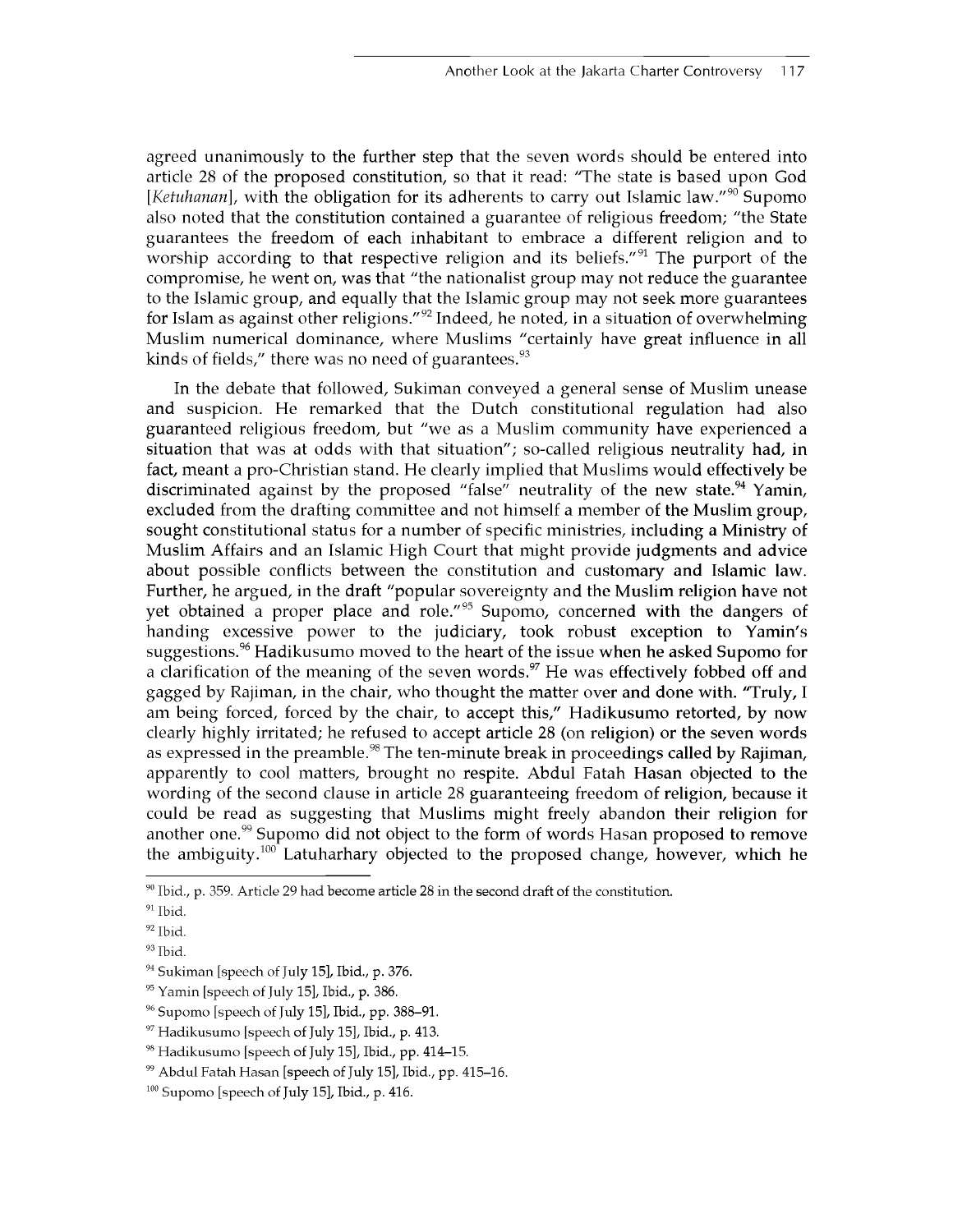thought altered the essential sense of the clause; "the intention of the [drafting] Committee was to honor religion, not to honor the people embracing religion, but to honor religion."<sup>101</sup> Pratalykama suggested, among other things, that the president should be Muslim;<sup>102</sup> Supomo immediately responded that to mandate such a change would damage the compromise; "let us respect what has been agreed upon by both sides. $103$  Further, he argued, Muslim numerical superiority would bring its own reward in terms of influence. To interfere with the compromise, to reopen the matter, would involve further long debate ("two to three days would not be enough").<sup>104</sup> Kiai Masykur again raised the question of the religion of the president, and particularly the practical and political difficulties that might arise if a non-Muslim president were elected, particularly the difficulty such a president would face in overseeing the obligation, now embedded in the draft constitution, that Muslims obey Islamic law.<sup>105</sup> As Supomo had done, Sukarno deflected this question by asserting that the president would always be a Muslim "if indeed the souls of the great majority of the people burn with the fire of Islam."106 Sukarjo Wiryopranoto added that he did not want a situation of having two classes of citizens, those who could occupy the position of president and those who could not.<sup>107</sup> But the Muslim group, concerned at the prospect of a serious diminution of Islam's place, held firm in seeking its strong recognition in the constitution.

An informal, late-night meeting—the troubled plenary session had been suspended at 11:25 **PM**—between leaders of both Muslim and nationalist groups demonstrated the depth of difference between the two sides.<sup>108</sup> But it also showed that compromise was necessary if a breakthrough were to be achieved, and it had to come from the nationalist side given apparent Muslim intransigence.<sup>109</sup> The following morning, Sukarno, clearly unhappy—"there is greatness in sacrifice," he asserted—proposed that the meeting accept that the president must be a Muslim. It was a sacrifice of principle to practicality, indeed, "to the unity which we must quickly effect, so that we can quickly compile the Constitution; so that we can quickly achieve Free Indonesia, $\frac{1}{100}$  even if its edge was softened by the recognition that any Indonesian president must inevitably be a Muslim. Only three members, all Sino-Indonesians, rejected the compromise. Once this matter was finalized, the assembly moved quickly to approve the draft constitution; the "declaration of independence" and the preamble were accepted unanimously.<sup>111</sup>

**109 Noer,** *Partai Islam,* **p. 37.**

**110 Sukarno [speech of July 16], in Kusuma,** *Lahirnya,* **p. 428.**

**111 Rajiman to Head of Japanese Military Government, July 18,1945, Ibid., p. 463. The BPUPK's considerations were intended by the Japanese to raise and air general questions, to be finalized, without**

**<sup>101</sup> Latuharhary [speech of July 15], Ibid., p. 416.**

**<sup>102</sup> Pratalykama [speech of July 15], Ibid., p. 416.**

**<sup>103</sup> Supomo [speech of July 15], Ibid., p. 418.**

**<sup>104</sup> Ibid., p. 419.**

**<sup>105</sup> Masykur [speech of July 15], Ibid., pp. 419-20.**

**<sup>106</sup> Sukarno [speech of July 15], Ibid., p. 420.**

**<sup>107</sup> Wiryopranoto [speech of July 15], Ibid., p. 422.**

**<sup>108</sup> Ananda B. Kusuma, "Catatan seputar Simposium 'Restorasi Pancasila/" in** *Restorasi Pancasila: Mendamaikan Politik Identitas dan Modernitas,* **ed. Irfan Nasution and Rortny Agustinus (Bogor: Brighten Press, 2006), p. 422.**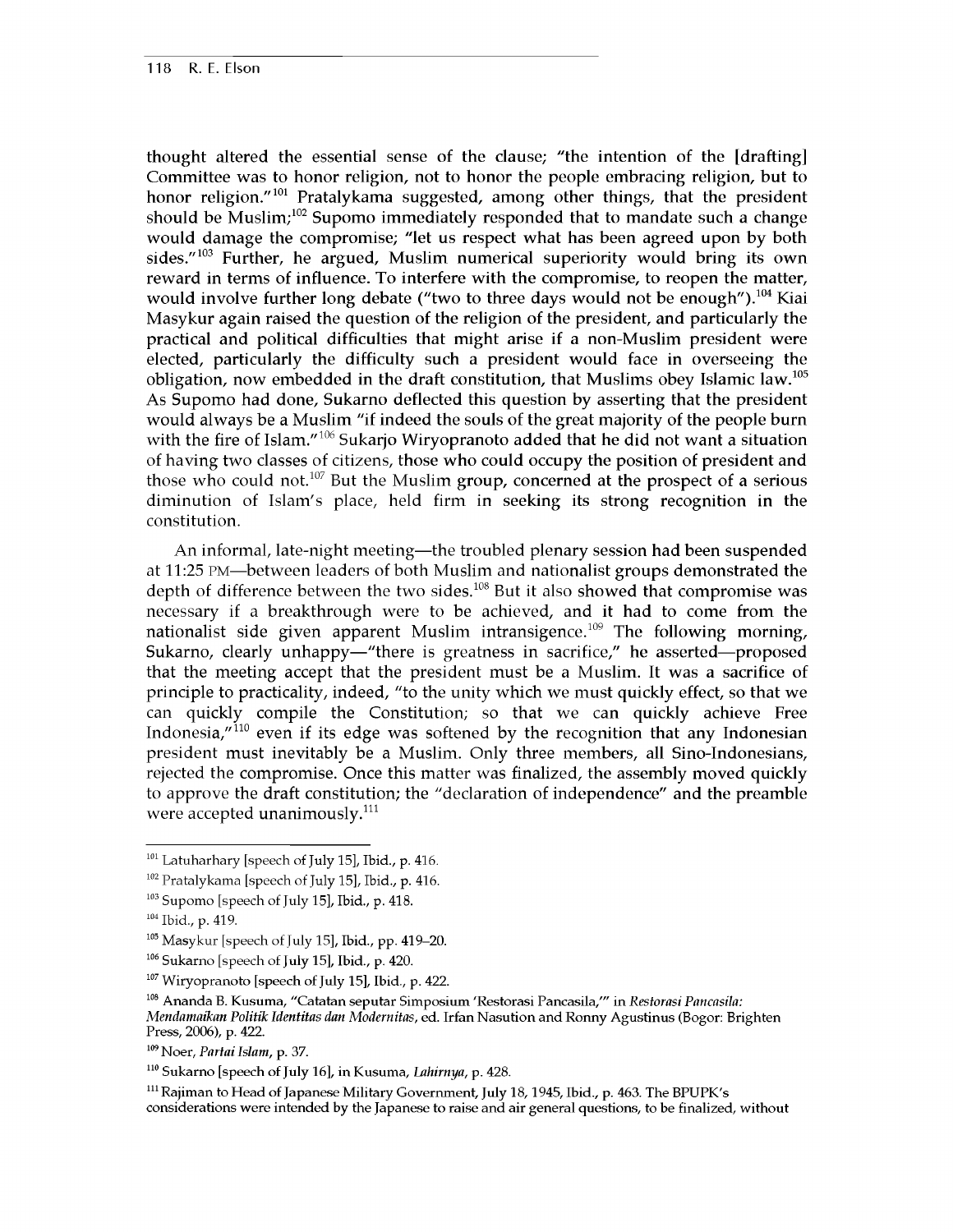#### **The PPKI**

A month and a day after the draft constitution was approved, Indonesia declared its independence in a manner and with a speed no one had anticipated. Subsequent to the conclusion of the BPUPK's considerations in mid-July, Field-Marshal Terauchi Hisaichi, commander of the Japanese Southern Area armies, had made it known that the transfer of sovereignty should take place in mid-September and moved to establish the machinery to bring Indonesia to a more or less orderly independence.<sup>112</sup> On August 7, the local Japanese administration announced the establishment of a Committee for the Preparation of Indonesian Independence (Panitia Persiapan Kemerdekaan Indonesia, PPKI), and formalized that body on August 12, with Terauchi appointing Sukarno at its head.<sup>113</sup> It was planned that the PPKI meet on August 19 to finalize the constitution, $114$  but the momentous events of early and mid-August—the atomic bombing of Hiroshima and Nagasaki and the unconditional surrender of the Japanese—changed expectations fundamentally. The PPKI was not, like the BPUPK, a Java-focused body, but, in the interests of regional and ethno-religious representation, included five representatives from the Japanese naval (Kaigun) area of eastern Indonesia as well as one Chinese-Indonesian and, after some delay caused by the prevarication by the 25th Army in Sumatra (which was skeptical of and repressive towards Indonesian nationalist sentiment<sup>115</sup>), three representatives from Sumatra.<sup>116</sup>

The PPKI body met for the first time in the late morning of August 18, the day after the proclamation of Indonesia's independence. Its twenty-seven members<sup>117</sup> moved quickly to finalize and formally adopt the draft constitution produced by the BPUPK. In the doing, such limited gains as had been made by the Muslim group in the BPUPK were entirely erased.

**116 Anderson,** *Some Aspects,* **pp. 61, 63.**

**prejudice, by a later commission. The BPUPK's success, essentially under Sukarno's impetus, in finalizing a draft constitution went much further than the Japanese had intended or expected. See "Uit het Verslag van Generaal-Majoor Moichiro Yamamoto" and "Uit het Verslag van Yoshio Ichibangase," pp. 586, 588. See also Kusuma, "Catatan," p. 419n.**

**<sup>112 &</sup>quot;Cablegram from General Terauchi, Supreme Chief of Staff, I Corps, to Deputy Chief (Vice-Minister) of Independence for the East Indies" [August 2,1945], in** *Japanese Military Administration in Indonesia,* **ed. Benda, Irikura, and Kishi, pp. 275-76.**

**<sup>113</sup>Kusuma,** *Lahirnya,* **p. 13. According to Hatta, on August 12, in Dalat, Terauchi told Sukarno, Hatta, and Rajiman that "it's up to you to realize your independence; the Japanese government is willing to grant it.** *When* [that happens] is up to the Preparatory Committee" (emphasis in original; Hatta, paraphrased **interview with George Kahin, Jakarta, March 10,1959, Kahin Collection).**

<sup>&</sup>lt;sup>114</sup> Soetan Sjahrir, *Out of Exile*, trans. Charles Wolf, Jr. (reprinted New York, NY: Greenwood Press, 1969 **[1949]), pp. 253-54; "Comite voor het Onderzoek naar Maatregelen ter Voorbereiding van de Onafhankelijkheid" [November 3, 1945], Ministerie van Defensie, Collectie archieven Strijdkrachten in Nederlands-Indie, (1938-39) 1941-57 [1960], no. 24, Nationaal Archief, The Hague. A number of sources suggest that the first meeting of the PPKI was in fact planned for August 18 (Anderson,** *Some Aspects,* **p. 34).**

**<sup>115</sup> Audrey Kahin, "Struggle for Independence: West Sumatra in the Indonesian National Revolution, 1945-1950" (PhD dissertation, Cornell University, 1979), pp. 73, 89-91.**

**<sup>117</sup> The PPKI originally had twenty-one members, but Sukarno added six new members just before the first meeting of the PPKI on August 18, including a senior Muslim figure, Kasman Singodimejo.**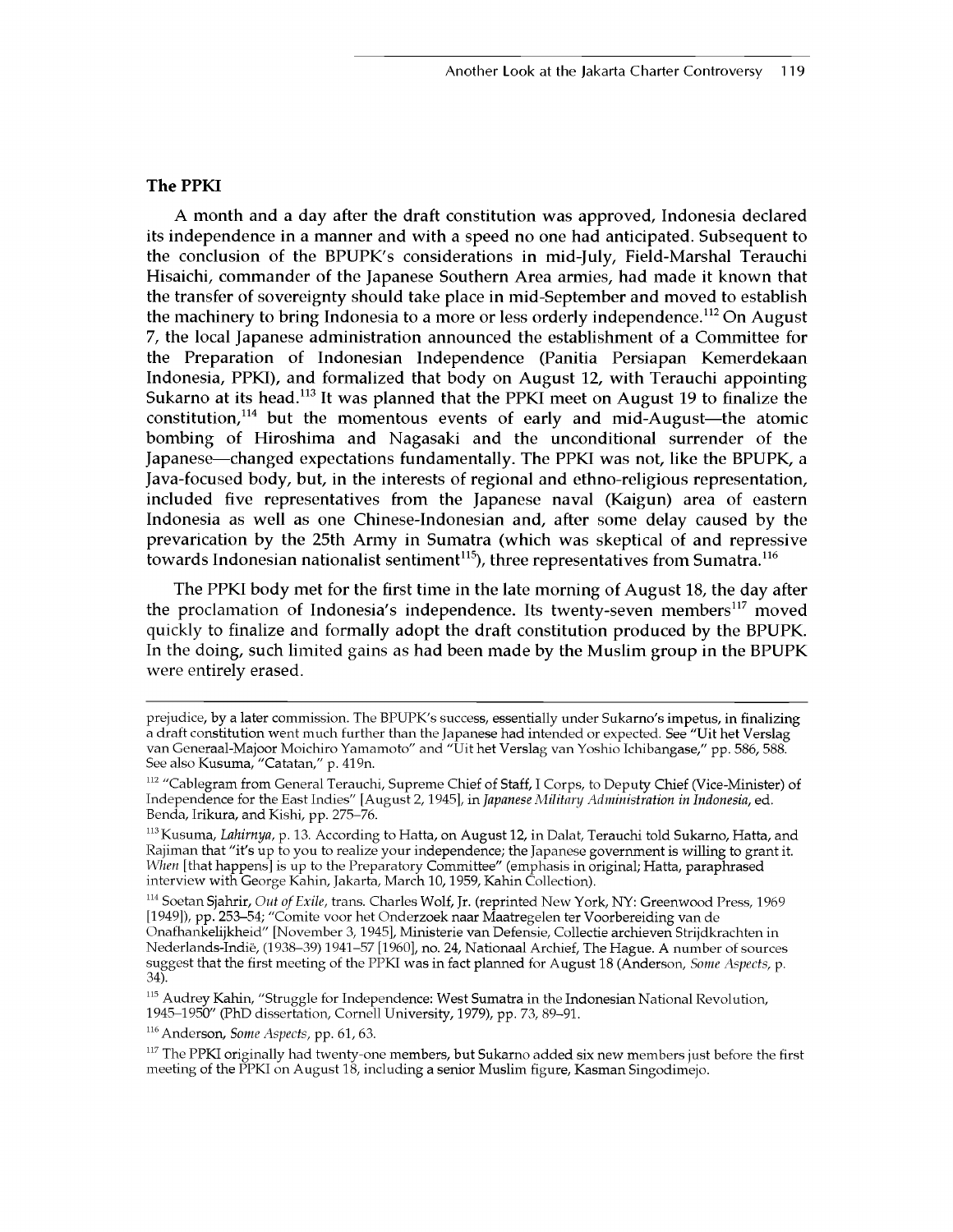Hatta's role in the matter was crucial. He later related that on the evening of August 17, he had received a "Japanese navy officer" *(opsir kaigun)* at the behest of and together with Nishijima Shigetada, assistant to Rear-Admiral Maeda Tadashi. That "opsir" brought to him the news that Christian nationalists from eastern Indonesia were unwilling to adopt the constitution and would "prefer to stand outside the Republic of Indonesia" unless the "seven words" of the Jakarta Charter were omitted.<sup>118</sup> Hatta remarked that these men felt that the insertion of the seven words in the constitution discriminated against them as a religious minority.<sup>119</sup> The implication of this news—that Indonesia might be rent asunder at the moment of its birth, with dire consequences for the struggle that lay ahead—led him, he claimed, to move rapidly to eliminate the problem.<sup>120</sup>

Early the following morning, at a hastily convened meeting with Muslim members of the PPKI $I<sub>121</sub>$  Hatta convinced them—the meeting lasted just fifteen minutes, he later related<sup>122</sup>—of the urgent need, for the sake of national unity, to accede to the demand to remove the seven words and, as well, to tone down other parts of the draft that appeared to privilege Islam. When the PPKI eventually convened, two hours after its scheduled beginning, $123$  Hatta quickly moved to implement the crucial changes. He was already assured of success as a result of the earlier meeting. Thus, in arguing for the removal of the stipulation that the president be a Muslim, he remarked that "agreement in this matter has also been obtained between the different groups, which facilitates our work at this time."<sup>124</sup> Sukarno himself noted that, before the session, some members had flagged a desire for changes in the draft, and that "we" had held discussions with "various members" that had resulted in "agreement."<sup>125</sup> Accordingly, in his short address, Hatta proposed that the preamble be named "Pembukaan" rather than the Arabic for preamble, "Mukadimah," presumably to distinguish it from the longer preamble of the draft constitution, and probably as well to assert its religious neutrality; further, he urged that the draft joint "declaration of independence" (heavy with pro-Japanese sentiment) and preamble be excised and replaced by the original Jakarta Charter of June 22.<sup>126</sup> More important, he urged that the words "the One and

**<sup>118</sup> Mohammad Hatta,** *Sekitar Proklamasi 17 Agustus 1945* **(Jakarta: Tintamas, 1969), p. 57. These persons from eastern Indonesia were presumably among those five members of the PPKI appointed from the Japanese naval area (the Menadonese G. S. S. J. Ratulangi, the Ambonese Johannes Latuharhary, Andi Pangeran from Sulawesi, A. A. Hamidhan from Borneo, and the Balinese I Gusti Ktut Puja). It is clear that the five had serious misgivings about the implications of the proposed position of Islam in the draft constitution. A report on their activities may be found in "Rapport over de Reis van Dr Ratulangi in Augustus 1945 van Makassar naar Batavia," Ministerie van Defensie, Collectie archieven Strijdkrachten in Nederlands-Indie, (1938-39) 1941-57 [1960], no. 24, Nationaal Archief, The Hague.**

**<sup>119</sup> Hatta,** *Sekitar,* **p. 57.**

**<sup>120</sup> Ibid., pp. 57-58.**

**<sup>121</sup> Hatta (Ibid., p. 58) claims that these Muslims were Hadikusumo, Hasyim, Kasman Singodimejo, and the Acehnese Teuku Hasan. Contrary to Hatta's recollection twenty-five years later, Hasyim did not attend. 122 Ibid., p. 59.**

**<sup>123</sup> Sidik Kertapati,** *Sekitar Proklamasi 17 Agustus 1945,* **3rd ed. (Jakarta: Jajasan "Pembaruan," 1964), p. 123. 124 Hatta [speech of August 18], in Kusuma,** *Lahirnya,* **p. 471.**

**<sup>125</sup> Sukarno [speech of August 18], Ibid., p. 469. According to Kasman, Sukarno had not involved himself in the lobbying, partly because of his position as chair of the assembly and partly because of his uneasiness and embarrassment at what Hatta was proposing to the Muslim group (Panitia Peringatan 75 Tahun Kasman,** *Hidup,* **p. 123).**

**<sup>126</sup> Hatta [speech of August 18], in Kusuma,** *Lahirnya,* **p. 469.**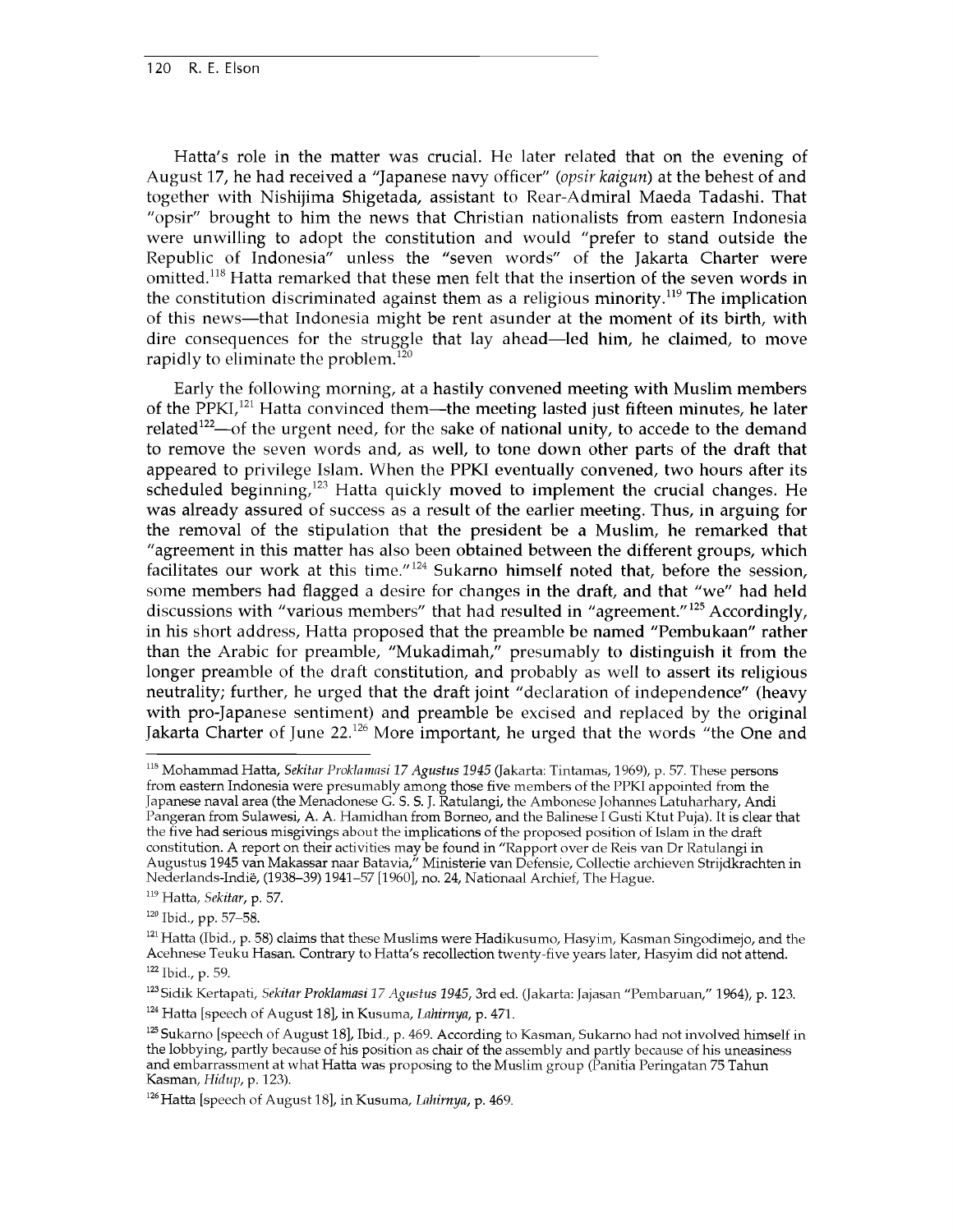Only" (*Yang Maha Esa)* be attached to "God" (*Ketuhanan*), and that the "seven words" in the original Charter be deleted from the preamble. "If [we can agree with that] without too much debate [dengan *doorhameren*]," he remarked, "in a few minutes we can validate this Constitution of ours."127

In the assembly's subsequent discussion, at the suggestion of I Gusti Ktut Puja, the delegate from Bali, the word "Allah" in the preamble was replaced by the more generic "Tuhan" (Lord), $128$  while the stipulation that the president be a Muslim was erased, partly because of the inevitability that the president would be Muslim, and also so that "the whole of the Constitution can be accepted by the regions in Indonesia which are not Muslim, like those regions now run by the Kaigun."<sup>129</sup> Article 29, on religion, was similarly amended to remove the seven words; the relevant clause now read: 'The state is based on the One and Only God" (*Negara berdasar atas ke-Tuhanan Yang Maha Esa).130*

The Muslim group's defeat on August 18 was soon heavily underlined when the assembly moved the following day to establish the administrative machinery of independent government, including the establishment of twelve ministries. The threeperson committee established for the purpose by Sukarno recommended the creation of a Ministry of Religious Affairs among the thirteen it proposed.<sup>131</sup> But Latuharhary considered that such an entity would inevitably ruffle sensitivities—"we do not need to awaken feelings which might make for a lack of trust within our nation"<sup>132</sup>—and suggested rather establishing a Bureau of Religion within the Ministry of Education, a move that would have the added advantage of saving money. Ki Hajar Dewantoro suggested that such a bureau would more appropriately be inserted in the Ministry of Home Affairs.<sup>133</sup> In the end, the proposal for a separate Ministry of Religious Affairs was rejected, receiving only six votes,  $134$  and "religion" was packaged as a segment of the Ministry of Education, Instruction, and Culture.<sup>135</sup> Later, only two Muslim leaders were appointed to the new nation's first cabinet, and their positions were not prominent. Abikusno, perhaps the most accommodating of the Muslim figures, became Minister of Communications, while Wahid Hasyim was appointed as a portfolio-free Minister of State.<sup>136</sup> And when the PPKI established the quasiparliamentary Komite Nasional Indonesia Pusat (KNIP, Central Indonesian National

**<sup>127</sup> Ibid., p. 472.**

**<sup>1281</sup> Gusti Ktut Puja [speech of August 18], Ibid., p. 474. Strangely, the old wording remained intact in the text of the constitution officially gazetted in** *Berita Repoeblik Indonesia,* **February 15,1946, and remains part of the constitution to this day.**

**<sup>129</sup> Hatta [speech of August 18], in Kusuma,** *Lahirnya,* **p. 471.**

**<sup>130</sup> Ibid., pp. 473-91.**

**<sup>131</sup> Subarjo [speech of August 19], Ibid., pp. 512-13. Its members were Subarjo, Sutarjo, and Kasman (p. 500).**

**<sup>132</sup> Latuharhary [speech of August 19], Ibid., p. 515.**

**<sup>133</sup> Dewantoro [speech of August 19], Ibid., p. 516.**

**<sup>134</sup> Ibid., p. 519.**

**<sup>135</sup> Sukarno [speech of August 19], Ibid., p. 524.**

**<sup>136</sup> Nasution, "The Islamic State," p. 68.**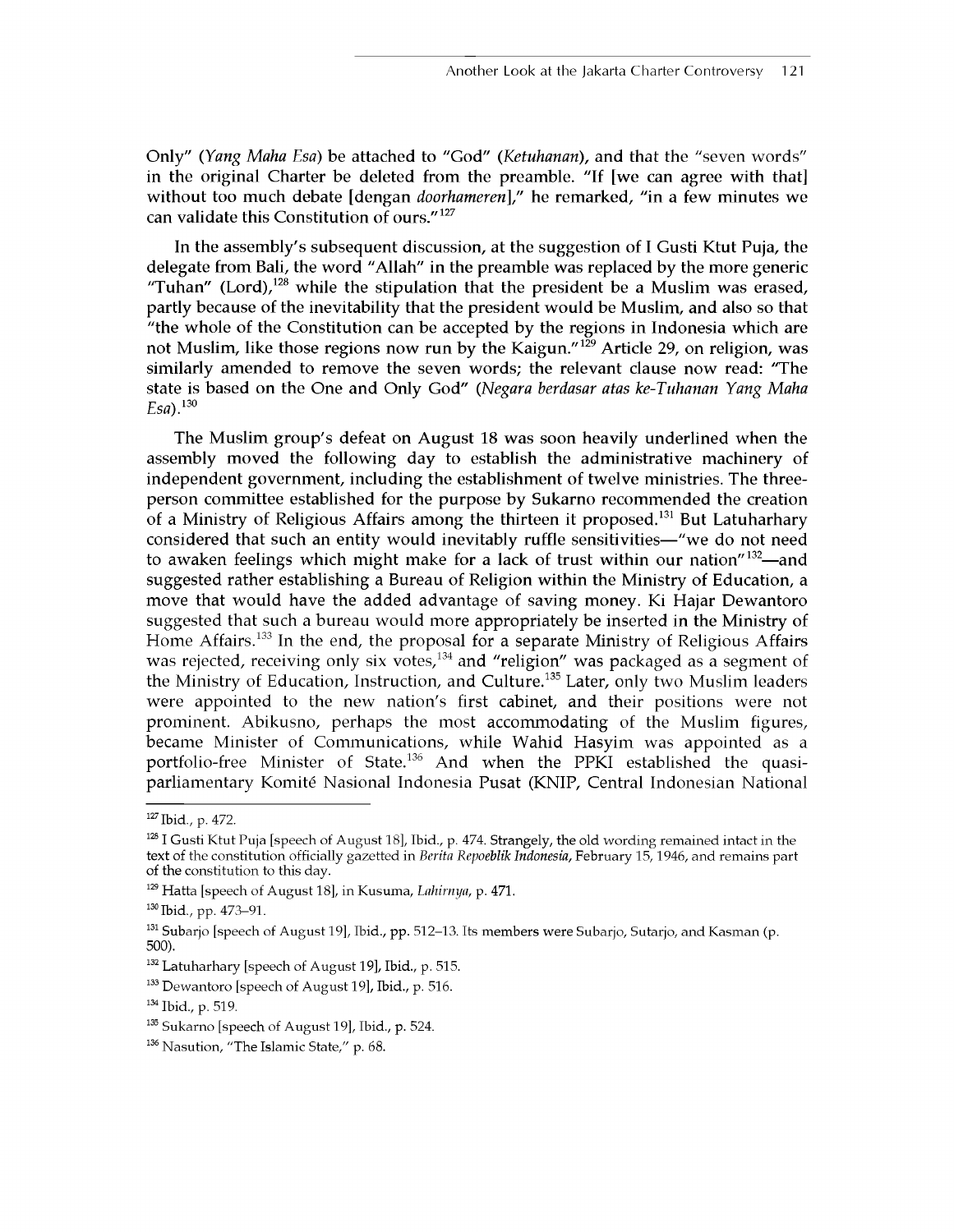Committee) later in August, that body's membership was even less representative of expressly Muslim sentiment than its parent body.<sup>137</sup>

Many puzzles persist about this sudden and portentous change. Why was Hatta so easily convinced by the so-called threat to divide the just-born Republic? What was the nature of the threat, given that the seven words applied only to Muslims and did not affect non-Muslims? Why did Sukarno and Hatta not defend and maintain the compromises reached and agreed upon by the BPUPK? How could it be that the laboriously arrived-at "gentlemen's agreement," engineered by Sukarno himself, could be changed "in just a few minutes."<sup>138</sup> And why did the Muslim leadership cave in to Hatta's newly expressed fears and anxiety so rapidly—the sessions of August 18 lasted only a little over two hours—and without resistance? Indeed, not a single protest or question was raised in the chamber concerning "this most important change" which, Hatta remarked, "unites the whole nation."<sup>139</sup>

To seek answers, one must first look at the composition of PPKI, which was even less Islamist in its membership than was the BPUPK. The PPKI included only sixteen members of the BPUPK, and its membership had been broadened to include representatives from Bali, Sulawesi, and Sumatra. Only three PPKI members could be said unambiguously to be Islamic figures: Wahid Hasyim, Ki Bagus Hadikusumo, and Kasman Singodimejo, commander of the Jakarta Peta battalion.<sup>140</sup> Indeed, only three of the original nine signatories of the original Jakarta Charter were present at the PPKI on this day, none of them representing the "Muslim group"; Wahid Hasyim, traveling from Surabaya, was absent until the second day of proceedings, August 19.<sup>141</sup> That numerical weakness left the Muslim group gravely exposed, but does not of itself explain the passivity of the Muslim group that had been so vociferous in its defense of Islam's place in the state just a month before, in the BPUPK discussions.

Hatta might have been secure in the belief that he enjoyed sufficient voting power in the PPKI to ensure that his proposals would be endorsed. But why did he choose to act as he did, just at that time? He later explained that

... the reason for it was that there was a great burden for the other side which was non-Muslim. To their way of thinking, it was not proper in a major statement that concerned the whole nation for there to be a provision which concerned only one part of the people of Indonesia, even if that part was the largest one. A provision of that kind can always be made as a legal regulation with the Constitution through the parliament. In order to guard the unity and wholeness of all the regions of Indonesia, that part of the sentence "with the

<sup>137</sup> Benedict R. O'G. Anderson, *Java in a Time of Revolution: Occupation and Resistance, 1944-1946* (Ithaca, NY: **Cornell University Press, 1972), p. 101. See also Nasution, "The Islamic State," p. 68.**

**<sup>138</sup> Mangkusasmito,** *Pertumbuhan,* **p. 19.**

**<sup>139</sup> Hatta [speech of August 18], in Kusuma,** *Lahirnya,* **p. 471.**

**<sup>140</sup> None of the three Sumatran representatives (Abdul Abbas, Amir, and Muhammad Hasan) was a Muslim leader. All were Dutch educated, two in law and one in medicine.**

**<sup>141</sup> Kusuma,** *Lahirnya,* **p. 500 and n.; Endang Saifuddin Anshari,** *Piagam Jakarta 22 Juni 1945: Sebuah*

*Konsensus Nasional tentang Dasar Negara Republik Indonesia (1945-1949)* **(Jakarta: Gema Insani Press, 1997), p. 52.**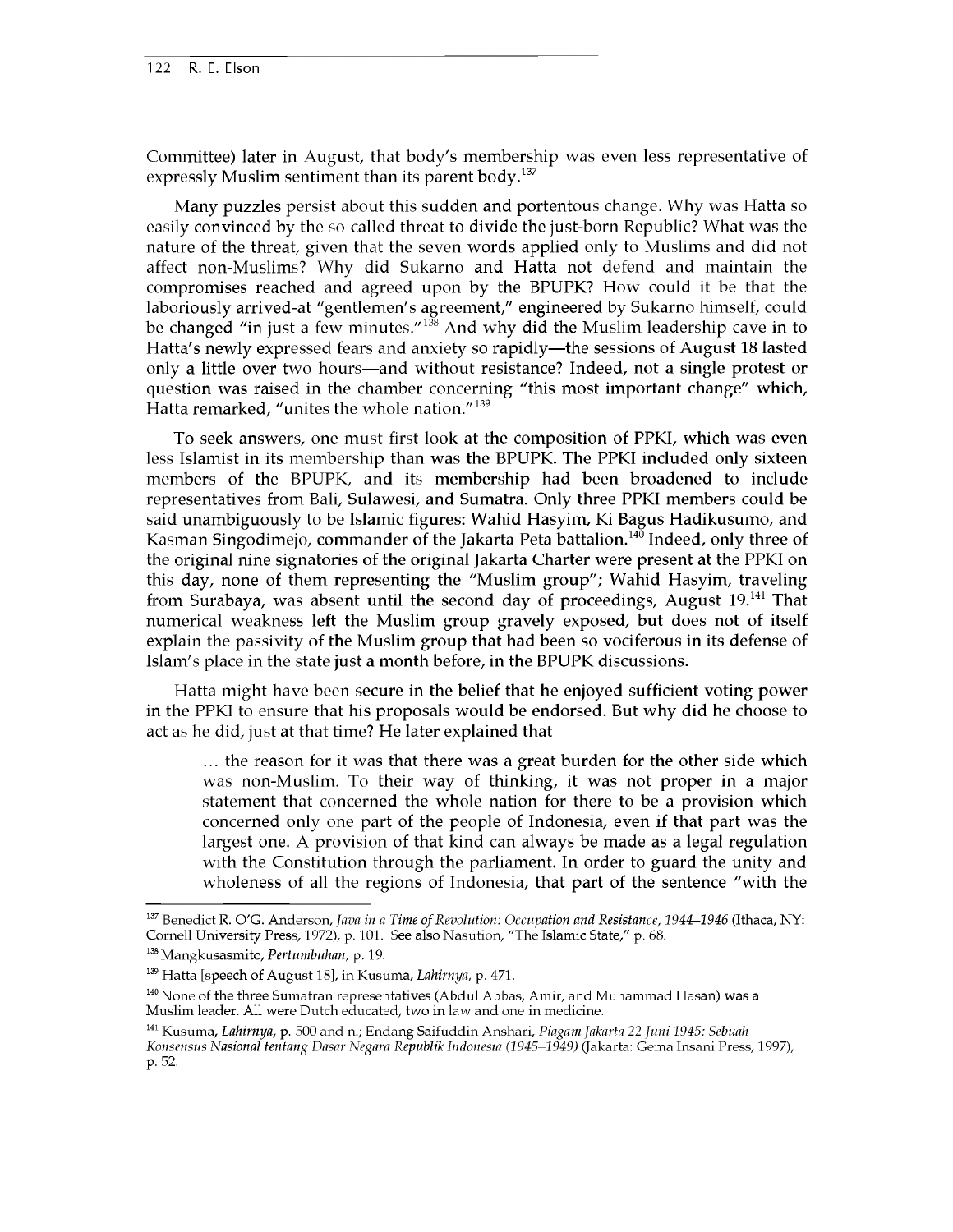obligation for its adherents to observe Islamic law" was excised from the Preamble to the Constitution.<sup>142</sup>

There is no doubt that Hatta sympathized with the view that the Islamic specificity of the preamble "gave the impression of differentiating between citizens who were Muslims and citizens who were not."<sup>143</sup> While he "was certainly not a secularist"<sup>144</sup>—if by that term is meant someone who believes in the complete separation of religion and the state—he strongly held the view that religion, as such, should not interfere with matters properly deemed those of the state, that it not impose itself through means outside those of normal democratic process, and that it should not itself form the basis of the state.145 Nonetheless, he had himself signed the original Jakarta Charter and had given every appearance up to that time that he had accepted the vague compromise it involved. There was nothing in his general disposition nor in any of his utterances to suggest that he had conspired to seize this moment of Muslim weakness in a callous press to install his own, preferred vision of free Indonesia, notwithstanding Kasman's view that "the side of the non-Muslim minority was very cunning" in seizing the "psychological moment" to advance their "sensitive proposal" by exploiting the need at this crucial time for total national unity. $146$ 

While he did not seek to exploit it, Hatta was, indeed, keenly aware of the central importance of national unity at this crucial, strained time, with the legitimacy of the independence proclaimed uncertain and its longevity far from assured, given the expected arrival of Allied troops. Maeda himself noted that "it was clear to the Indonesian leaders that they would have a much stronger case and a greater chance of success in their struggle if the whole of Indonesia was united."<sup>147</sup> But why did Hatta take so seriously the sudden threat to disunity posed by the eastern Indonesian delegation, especially if it were delivered by an *opsir kaigun* whose name Hatta could not even recollect?<sup>148</sup> Perhaps it was the intercession of Nishijima, a strong supporter (as was Maeda) of Indonesian nationalist aspirations, that impressed Hatta. But it is perhaps more likely, as Van Klinken suggests, that the *opsir* was none other than Ratulangi himself, or that Ratulangi's message was brought to Hatta by a group of non-Muslim student activists with whom he had become acquainted in Jakarta and who were similarly opposed to the seven words, and that it was the immediacy and

**<sup>142</sup> Panitia Lima,** *Uraian Pancasila,* **pp. 32-33. The Panitia Lima was a five-person committee whose membership consisted of Hatta, Subarjo, Maramis, Sunario, and A. G. Pringgodigdo. It was established in late 1974 to respond to what its members took as New Order deviations from the original meaning of Pancasila. It submitted a report of its conclusions to President Suharto in mid-1975.**

**<sup>143 &</sup>quot;Wasiat Bung Hatta kepada Guntur Soekarno Putra" [June 16,1978], in Abdoelmanap,** *Republik Indonesia Menggugat,* **p. 172.**

**<sup>144</sup> Ihsan Ali-Fauzi, "The Politic of Salt, not Politics of Lipstick: Mohammad Hatta on Islam and Nationalism,"** *Studia Islamika* **9,2 (2002): 94.**

**<sup>145</sup> Among other evidence, see Anonymous,** *Bung Hatta's Answers: Interviews with Dr. Mohammad Hatta with Dr.* Z. *Yasni* **(Singapore: Gunung Agung, 1981), p. 61.**

**<sup>146</sup>Panitia Peringatan 75 Tahun Kasman,** *Hidup,* **pp. 121-22. Kasman, appointed only that morning to the PPKI, noted upon his arrival at the venue the lobbying in process, which was "very tense and sharp."**

**<sup>147 &</sup>quot;Interrogation of Rear Admiral Maeda Tadashi, at Changi Gaol, Singapore Island, between 31st May and 14th June, 1946," Indische Collectie, no. 6902, NIOD.**

**<sup>148</sup> Hatta,** *Sekitar,* **p. 57.**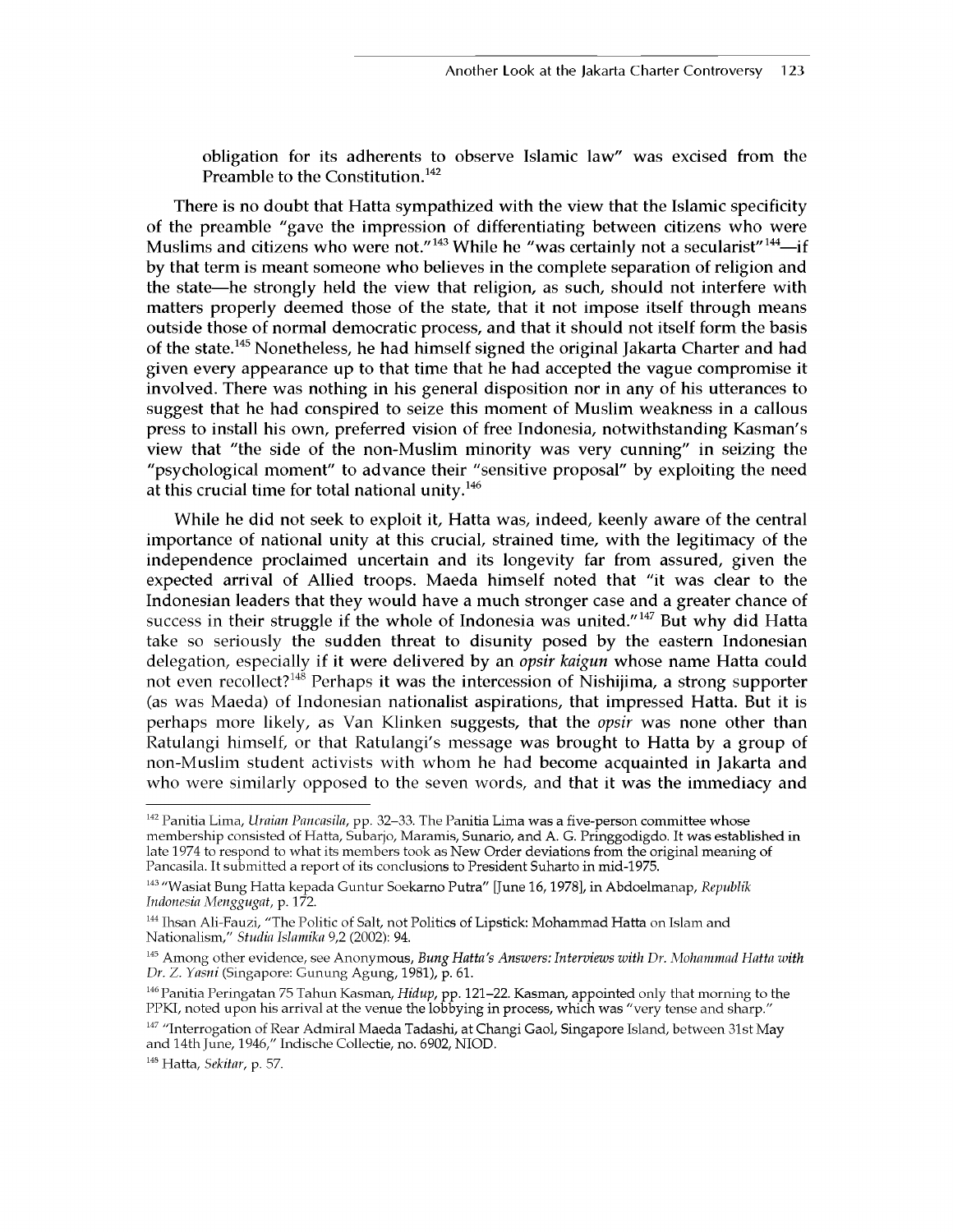stridency of this mission that impressed Hatta.<sup>149</sup> Whatever the case, it is clear that the news of the eastern Indonesian opposition, and his apprehension of the seriousness of its intent and the extreme danger it represented to the nascent Republic, are what moved Hatta to action. As he later remarked, "it was a mistake to have this clause kept in the preamble of our national Constitution, since a preamble should provide a common basis for the whole population, not just the Muslim population of Indonesia."150 It was, he said in his address to the PPKI, "the desire of all of us to assert an Indonesian nation in its wholeness ... in this critical period, we need a complete unity, [and thus] the clauses that have caused contention have been removed from the Constitution."151

But how, having determined that he should move to rectify the problem, did Hatta persuade the Muslim group, which included Hadikusumo with his stubborn attachment to the notion of the Islamic state, to acquiesce? In Hasyim's absence, there were only two persons to convince: Hadikusumo himself and Kasman, since Teuku Hasan was notable for his *ule'ebalang* (customary nobility) background rather than any attachment to Islamist thinking.

Four things seem to have been crucial in securing Muslim acquiescence. First, like Hatta himself, Hadikusumo and Kasman were aware of the critical situation and the need to develop the institutions of the newly proclaimed state as speedily as possible. Rapid and effective action depended entirely upon national unity; its absence might threaten a disastrous fissiparousness within the political leadership that might easily have imperiled the independence so recently asserted. That alone, however, does not necessarily explain the Muslim decision to accede to Hatta's demands; the BPUPK debate and its aftermath on July 15 had shown, indeed, how Muslim stubbornness, rather than capitulation, could reap rapid rewards.

Second, it seems that the Muslim group was apparently attracted by the formula presented by Hatta that spoke of "the One and Only God" (as noted earlier). Kasman thought the formulation "extremely important," since it conveyed the specifically Muslim emphasis on the oneness and uniqueness of God.<sup>152</sup> That, however, can only have been an ancillary consideration, since Hatta's demands were for a diminution of Islam's importance for the state, and his new formulation can hardly have been attractive in its own right.

Third, and much more important, the assurances given by Hatta about the prospects in the near future for adjusting Islam's position in regard to the state seem to

**<sup>149</sup> Gerry van Klinken,** *Minorities, Modernity, and the Emerging Nation: Christians in Indonesia, a Biographical Approach* **(Leiden: KITLV Press, 2003), pp. 230-31. Ratulangi, of course, was an employee of the Japanese navy administration. For a generally similar account, see Ridwan Saidi,** *Status "Piagam Jakarta": Tinjauan Hukum dan Sejarah* **(Jakarta: Direktorat Pers, Publikasi dan Penerbitan LBH PP-GPI, 2007), pp. 25-29, 43- 44. If this scenario is accurate, it removes the legitimacy for Hatta's subsequent actions that a genuine friendly Japanese intervention might lend and makes his uncharacteristic "forgetfulness" on the matter of the** *opsir kaigun's* **identity understandable. Nishijima, indeed, later reportedly asserted that "I did not bring an officer to Bung Hatta's house" (Amran Nasution et al., "Menit-Menit Menentukan di Pejambon,"** *Tempo,* **August 19,1989, ppmajalah.tempointeraktif.com/id/email/1989/08/19/NAS/mbm.19890819. NAS23378.id.html, accessed May 7, 2009).**

**<sup>150</sup> Hatta, paraphrased interview with Kahin, Jakarta, March 10,1959.**

**<sup>151</sup> Hatta [speech of August 18], in Kusuma,** *Lahirnya,* **p. 470.**

**<sup>152</sup>Panitia Peringatan 75 Tahun Kasman,** *Hidup,* **pp. 124-25.**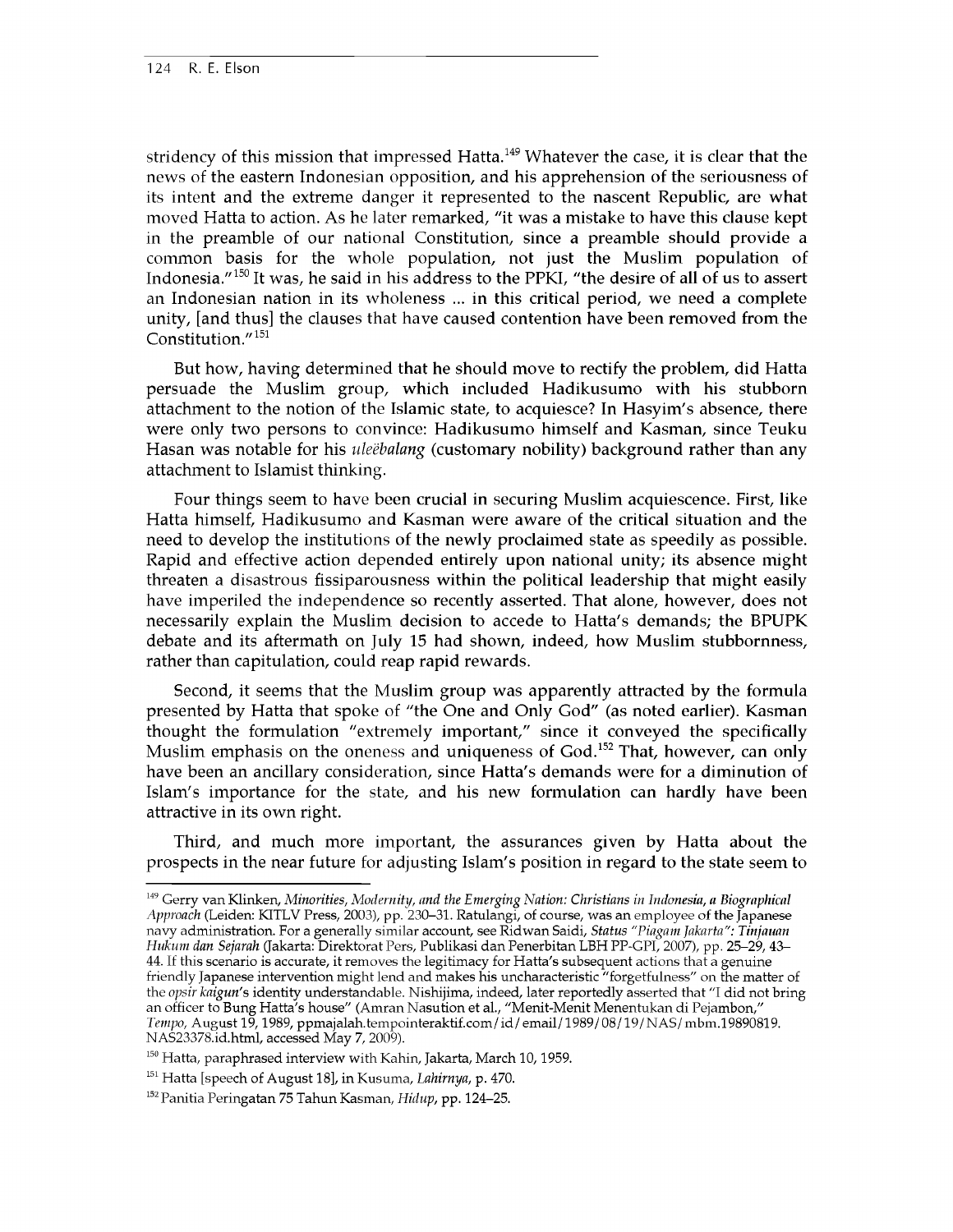have played heavily in the Muslim group's considerations. Hatta himself admitted that he suggested that efforts to impose *syariah* formally upon the Muslim community could later be drafted for passage through the parliament once the constitution had been approved.<sup>153</sup> He noted later that "It was agreed finally that such a provision relating exclusively to the Muslim population could be established later by law—but that it should not be part of the constitution."154 Kasman's recollection was rather different: "Finally we accepted the promise of Bung Karno, that is, that six months later the Representatives of the Indonesian Nation would gather in the forum of the People's Consultative Assembly (Majelis Permusyawaratan Rakyat, MPR) to determine a perfected Constitution, as ... can also be read in the final part of the 1945 Constitution."155 That promise, according to Kasman, was crucial in bringing Hadikusumo to agree to Hatta's proposed changes.156 At the subsequent session of the PPKI, Sukarno indeed asserted that "the Constitution which has been made now is a provisional Constitution ... a lightning Constitution," and promised that "in a calmer atmosphere, we will certainly reassemble the People's Consultative Assembly, which can make a more complete and more perfect Constitution."<sup>157</sup>

Hatta, of course, clearly preferred that matters of this kind be handled by parliamentary legislation rather than by means of constitutional fixity, and had witnessed Sukarno's suggestion in his Pancasila speech that Muslim electoral success would mean that "the laws which emerge from the People's Representative Council will be Islamic laws."<sup>158</sup> Introducing laws of the kind Hatta suggested would not have been difficult given a Muslim parliamentary majority, and would not have offended either Hatta's or Sukarno's proclaimed democratic sensibilities. But Hatta may have been tempted to signal, however vaguely, to the Muslim group, themselves inexperienced in politics, the prospect of constitutional reengineering once elections had been held. Muslim leaders, until their expectations were punctured by the results of the 1955 parliamentary and Constituent Assembly elections, were perennially encouraged by the thought that elections would see them assume the majority position in politics that they viewed as their right.<sup>159</sup> The vision of creating a new constitution with its basis in Islam—a great improvement on the position they were now being asked to forfeit—must have been a powerful incentive to the Muslim group to accommodate Hatta's demands in a situation that urgently required national unity.

**<sup>153</sup> Hatta,** *Sekitar,* **p. 59-60.**

<sup>&</sup>lt;sup>154</sup> Hatta, paraphrased interview with Kahin, Jakarta, March 10, 1959.

**<sup>155</sup> Panitia Peringatan 75 Tahun Kasman,** *Hidup,* **p. 124. See also pp. 135, 209-13. Kasman himself notes, however, that Sukarno was not present at the early morning meeting preceding the PPKI session. Kasman made a similar case in an address to the Constituent Assembly more than a decade after the proclamation, adding the important rider that the proposed MPR meeting would be used "to enter the Islamic material into the permanent Constitution" (Anonymous,** *Tentang Dasar Negara Republik Indonesia dalam Konstituante* **(Bandung/Jakarta, n.p., 1958?) p. 239.**

**<sup>156</sup> Panitia Peringatan 75 Tahun Kasman,** *Hidup,* **p. 129.**

**<sup>157</sup> Sukarno [speech of August 18], in Kusuma,** *Lahirnya,* **p. 479. That undertaking was adopted later that day as one of the transitional provisions of the constitution (Kusuma,** *Lahirnya,* **pp. 498-99).**

**<sup>158</sup> Sukarno [speech of June 1], Ibid., p. 161.**

**<sup>159</sup> See Herbert Feith,** *The Decline of Constitutional Democracy in Indonesia* **(Ithaca, NY: Cornell University Press, 1962), pp. 274-75.**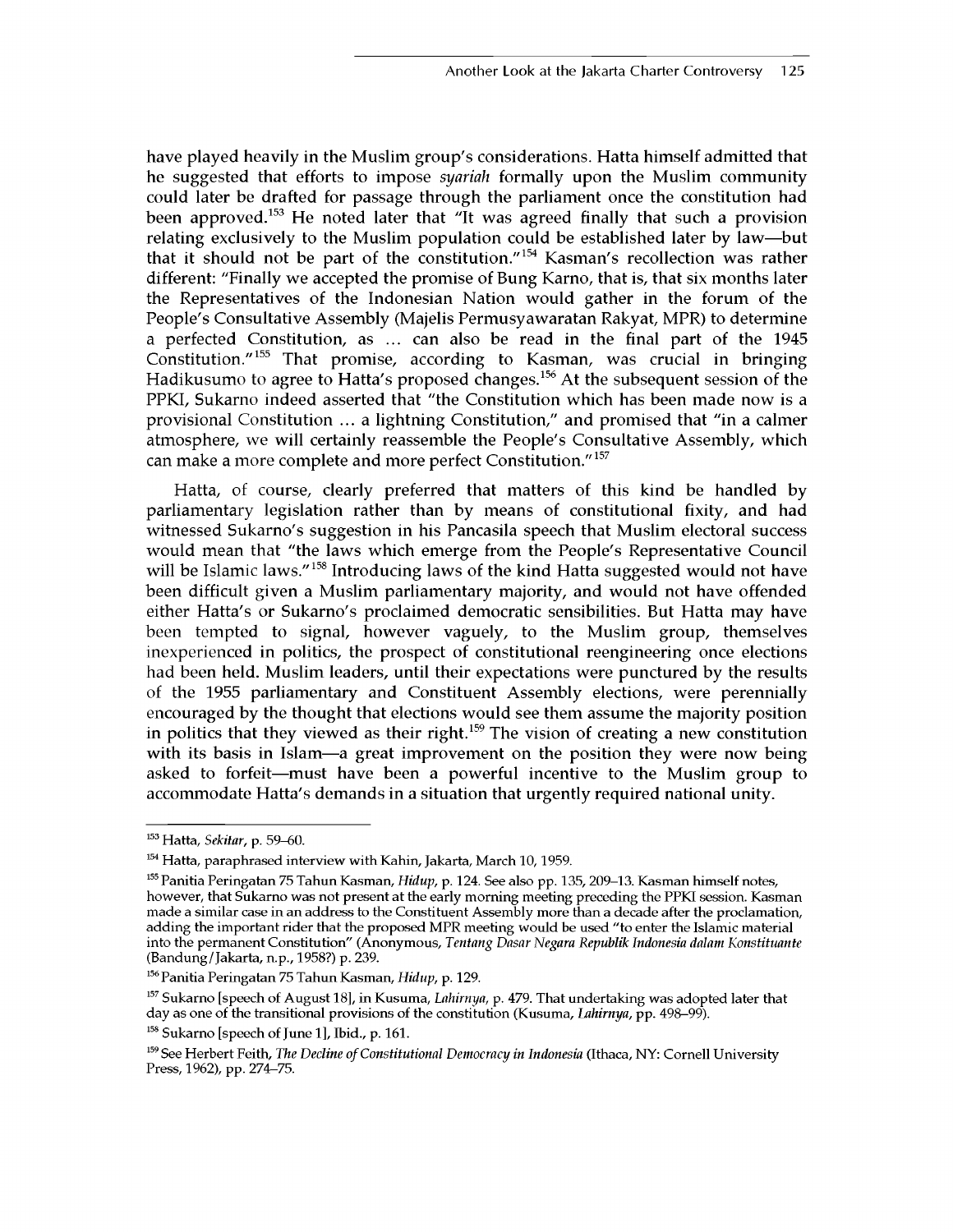Finally, and most important of all, it was probably the case that the Muslim group did not need much persuading to accept Hatta's proposals. Kasman's role was reportedly pivotal in convincing the hardline Islamist Hadikusumo finally to agree to the proposed changes, $160$  and that role might well have included signaling the prospect of a greater constitutional victory for Islam when normality had returned, elections were held, and the MPR finally convened. Hadikusumo was, after all, being requested by Hatta to acquiesce to the erasure of a position to which he had never strongly adhered. Hadikusumo was, above everything—as his BPUPK address of May 31 made clear—thoroughly wedded to the notion of an Islamic state. He saw the Jakarta Charter with its vague formulation of the seven words as a purposely and misleadingly distracting arrangement that conveniently masked the secularist inclinations of most members of the BPUPK assembly. His position seems to have been that, in the absence of an Islamic state, such guarantees as the seven words provided were meaningless, at least if an essentially secular government were to be expected to enforce religious behavior, and that the notion of a compromise between secular and Muslim groups was an insulting crumb thrown to the Muslim group by the dominant nationalists to obtain its support.<sup>161</sup>

In the end, Muslim agreement to the proposed changes was a response to a variety of conditions and possibilities. It was partly a consequence of the Muslim group's own realization of the dire circumstances facing the newly proclaimed Republic, and especially the Republic's need to establish itself formally without any delay, given the presently expected arrival of Allied forces.<sup>162</sup> There was a need to move, as Sukarno implored, "like lightning"; Oto Iskandardinata pleaded that "we only talk about those things that are *urgent."163* The Muslim group was as deeply attached to the notion of independence as any other. Months before the proclamation, Hasyim had asserted that "national unity that is strong and firm is very necessary at this time"; indeed, he had asked "how can we situate Religion in a Free Indonesia without sacrificing national unity, which is so necessary at this time?" $164$  Like most of his fellows, he wished to privilege the attainment of independence rather than obdurately insisting on a religious basis for the state. In that context, Hatta's assurances that the matter of the special place of Islam in the Republic could be addressed again at a calmer and less fraught time were enough to convince the Muslim group to concede, if only temporarily.

#### **Muslim Recrimination?**

Hatta later expressed the view that the PPKI "made only a few alterations, which were not concerned with essentials" to the draft constitution prepared by the

**<sup>160</sup> Panitia Peringatan 75 Tahun Kasman,** *Hidup,* **pp. 128-29; Lukman Harun, "Pak Kasman dan Pengesahan UUD 1945," in Panitia Peringatan 75 Tahun Kasman,** *Hidup,* **p. 279; Sudarnoto AZ, "A Biography of Ki Bagus Hadikusumo Erly [sic] Youth and Education,"** *Mizan* **2,1 (1985): 93-94.**

**<sup>161</sup> See Hadikusumo [speech of July 15], in Kusuma,** *Lahirnya,* **p. 425.**

**<sup>162</sup> Kusuma,** *Lahirnya,* **pp. 469, 524, emphasis in original.**

**<sup>163</sup> Ibid. Emphasis in original.**

**<sup>164</sup> A. Wahid Hasjim, in** *Asia Raya,* **May 11,1945. Another writer remarked that "we welcome this Free Indonesia, which will also guarantee that the religion of Islam thrives" (Soekrisno, " Agama Islam Sedjalan dengan Kebangsaan,"** *Asia Raya,* **July 23,1945).**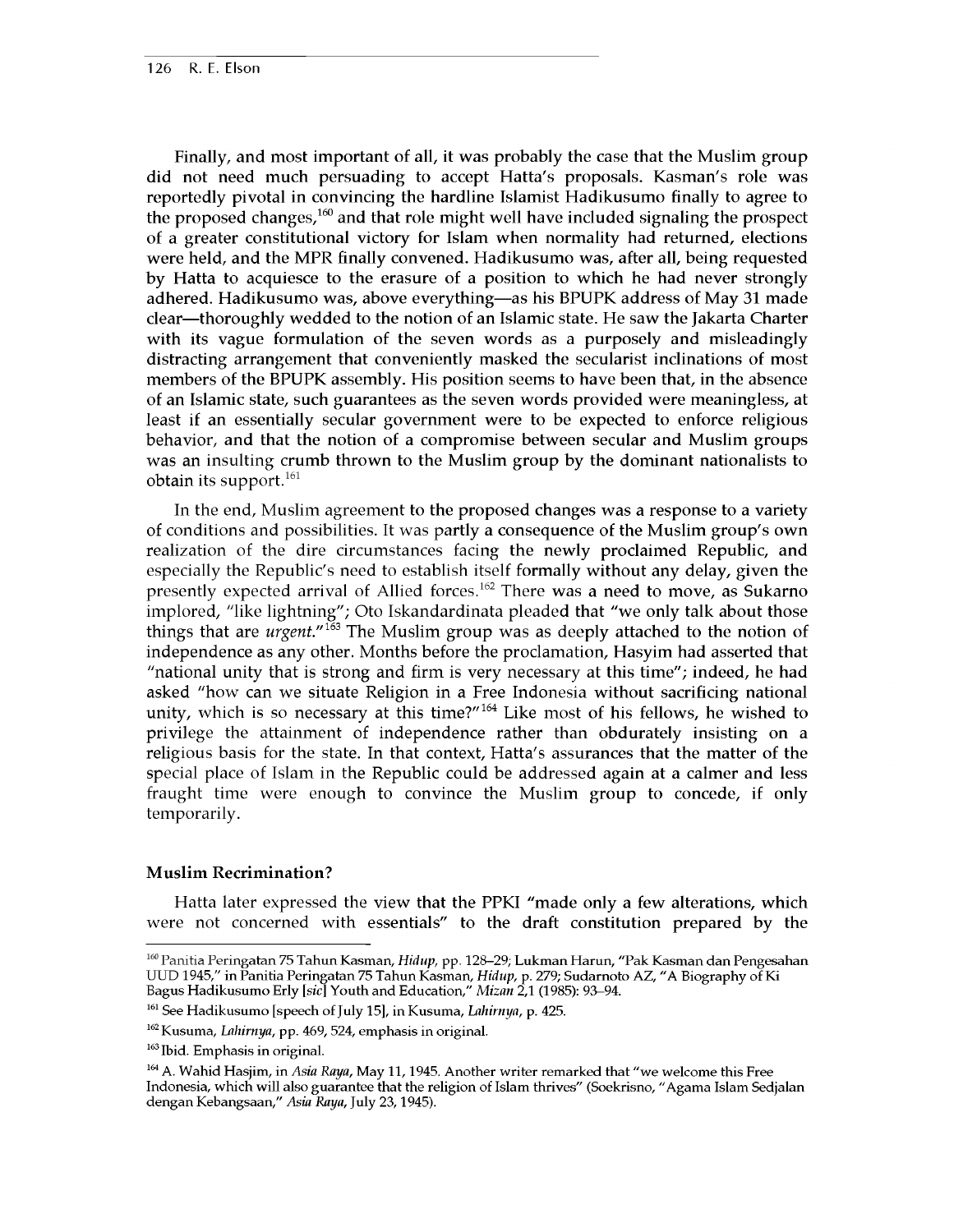BPUPK.165 Kasman's address less than two weeks later as the newly elected head of the freshly inaugurated Indonesian National Committee celebrated Indonesia's independence and its unity, and carried no sense of division or disappointment.<sup>166</sup> Wahid Hasyim, as far as is known, made no public complaint about what had transpired in the August 18 session that he had missed. But later, the constitutional changes engineered by Hatta became a continuing source of Muslim bitterness, nourished by the deepening failure of Islamism to gain political traction in postindependence Indonesia. According to Mohamad Rum, the removal of the seven words gave the Muslim community "a feeling of disappointment."<sup>167</sup> The Muslim group's concession to Hatta's proposal for change gradually resulted in a deep sense of having lost out to the small non-Muslim minority, "as if the Muslim community in Indonesia was forbidden to observe Islam law."168 Kasman's biographers thought this acquiescence a "mistake ... the consequence of which has been suffered by the Muslim community for a prolonged period up to now," while Kasman himself regretted his actions.<sup>169</sup> Hadikusumo, indeed, allegedly made his anger known at a meeting of Muhammadiyah's Majelis Tanwir in Yogyakarta just days after the PPKI concluded.<sup>170</sup> Natsir later bitterly recalled the turnabout as "the day of the ultimatum by the Christian Indonesian community from the East ... God-willing, the Muslim community will not forget." $171$  By contrast, the Suharto-era Minister of Religious Affairs, General Alamsyah Prawiranegara, patronizingly called it "a sacrifice and a gift of the Muslim community," a consequence of that community's wish "to shape unity in freedom."172

Hooker and Lindsey have noted that "the missing words of the *Piagarn Jakarta* have never disappeared from the debate on what the state of Indonesia is supposed to represent for Islam."173 Ahmad wrote that the problem of the Islamic state remained "a very big problem."<sup>174</sup> According to Noer, "the fighting spirit to attain Islamic law in Indonesia has clearly never been extinguished... After we obtained independence, the effort to attain Islamic law has also never ceased."<sup>175</sup> In March 1968, in the early years

*<sup>165</sup>* **Mohammad Hatta, "Legende dan Realiteit sekitar Proklamasi 17 Agustus," in Osman Raliby,** *Documenta Historical Sedjarah Dokumenter dari Pertumbuhan dan Perdjuangan Negara Republik Indonesia* **(Jakarta: Bulan-Bintang, 1953), p. 658.**

**<sup>166</sup> Pusat Komite Nasional Indonesia,** *Negara Republik Indonesia* **(Jakarta: Mu tiara, 1945), pp. 47-48.**

**<sup>167</sup> Mohamad Roem, "Kata Pengantar," in Anshari,** *Piagam Jakarta,* **p. xiii.**

**<sup>168</sup> Panitia Peringatan 75 Tahun Kasman,** *Hidup,* **p. 126.**

**<sup>169</sup> Ibid., p. 213; Harun, "Pak Kasman," pp. 279-80.**

**<sup>170</sup> Deliar Noer,** *Administration of Islam in Indonesia* **(Ithaca, NY: Cornell Modern Indonesia Project, Cornell University, 1978), pp. 12-13. Information from Noer's interview with Abdul Kahar Muzakkir, Bandung, 1956. It is not clear why Hadikusumo was angry; he could hardly have been annoyed purely at the exclusion of the seven words, but may have taken umbrage at the manner in which the issue had been handled before and during the PPKI session.**

**<sup>171</sup>***Media Dakwah,* **August 1989, quoted in Bernhard Wolfgang Platzdasch, "Religious Dogma, Pluralism, and Pragmatism: Constitutional Islamism in Indonesian Politics (1998-2002)" (PhD dissertation, Australian National University, 2005).**

**<sup>172</sup> Cited in Anshari,** *Piagam Jakarta,* **p. 55.**

**<sup>173</sup> M. B. Hooker and Tim Lindsey, "Public Faces of** *Shari'ah* **in Contemporary Indonesia: Towards a National** *Madhhab," Studia Islamika* **10,1 (2003): 29.**

**<sup>174</sup> Z. A. Ahmad,** *Konsepsi Tata Negara Islam* **(Jakarta: Pustaka "Sinar Ilmu," 1949?), p. 3.**

**<sup>175</sup> Deliar Noer, "Pengantar," in Awwas,** *Risalah,* **p. vii. See also Abu Bakar Ba'asyir, "Pencoretan Tujuh Kata Bencana bagi Ummat Islam," in Awwas,** *Risalah,* **p. 243.**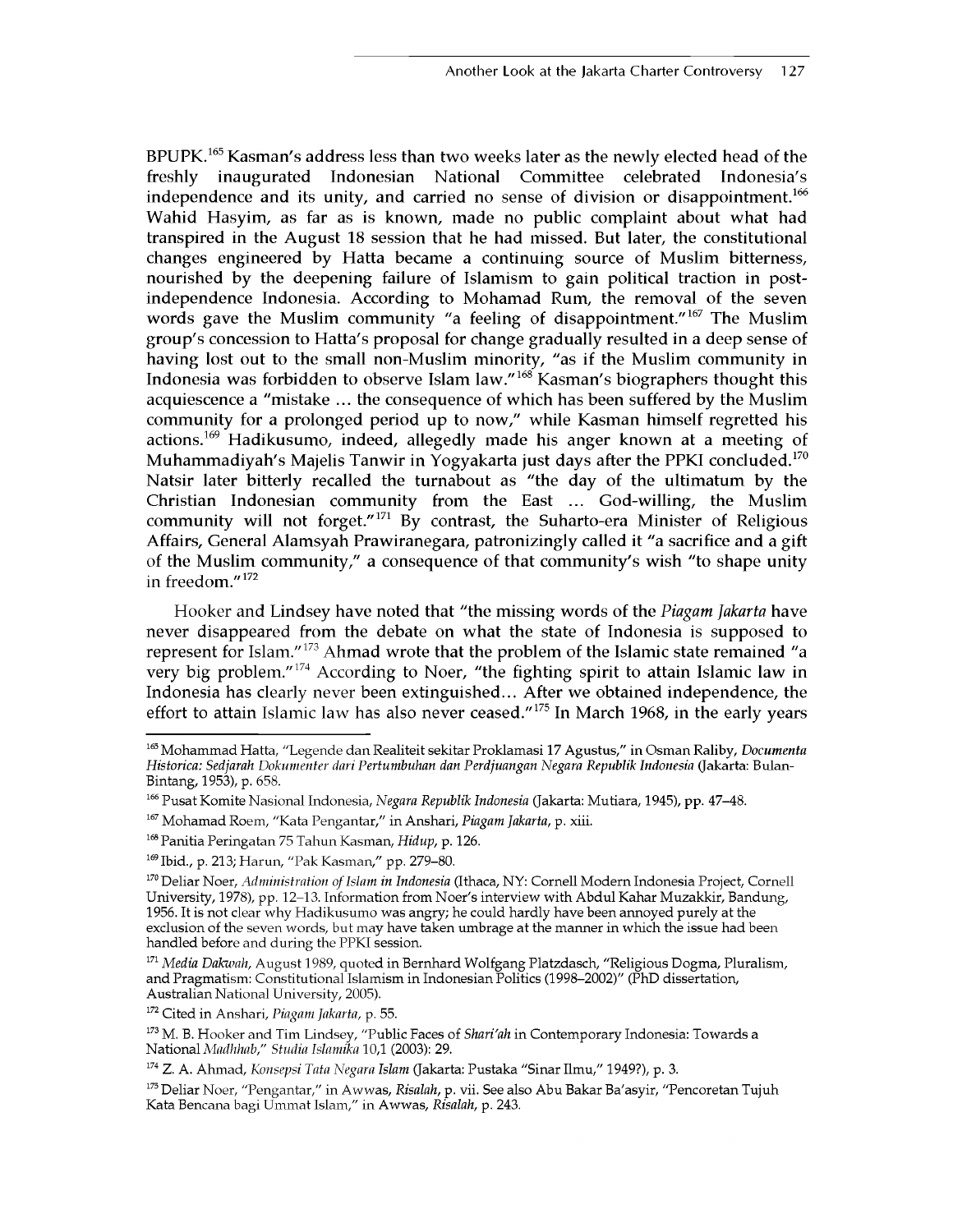of the New Order, Muslim parties in the provisional MPR pressed strongly for the inclusion of the original Jakarta Charter in the constitution.<sup>176</sup> Speaking at a seminar in July 1968 in Malang on the "Development of Islamic Community," the speaker of the MPRS (Majelis Permusyawaratan Rakyat Sementara, Provisional People's Consultative Assembly), the devout Muslim General A. H. Nasution, "rejected the idea of founding an Islamic state, but he approved Muslims' request to get the Jakarta Charter legalized. This would then allow a religious community to live fully in accordance with their religious values and norms. $\mathbf{r}^{177}$  Some Muslims have suggested or claimed that the removal of the seven words was the result of dishonest politics and even of some kind of conspiracy.<sup>178</sup> Others again have claimed that, since the Jakarta Charter had, in 1959, been proclaimed by Sukarno as having inspired the constitution, the seven words, in fact, remained in force; "the Jakarta Charter cannot—I emphasize cannot—be separated from the 1945 Constitution."179 Others again saw the words' reintroduction as "one solution for solving the problem of this country."180

Some observers have claimed that the subsequent establishment of a Ministry of Religious Affairs (purportedly to advance the interests of all recognized religions in Indonesia) in January 1946 was a means of satisfying Muslim sentiment outraged at the events of the morning of August 18. There is, however, little evidence to support that view. Hatta makes no mention of such an arrangement in his account.<sup>181</sup> The official version of the ministry's establishment attributed its foundation to the need to fulfill constitutional requirements, notably article 29, which determined that "the state is based on the one and only God" and its subsequent guarantee of religious freedom and practice.<sup>182</sup> Thereby, remarked Noer, probably with a wry sense of paradox, Pancasila "has been regarded as justifying the existence of the Ministry of Religion."<sup>183</sup> One can more generally agree with Noer's view that "the Ministry of Religious Affairs

**179 Andi Patoppoi, speaking at the MPRS session of June 24,1966, quoted in Umar Basalim,** *Pro-Kontra Piagam Jakarta di Era Reformasi* **(Jakarta: Pustaka Indonesia Satu, 2002), p. 69. See also "Ceramah Terachir Hartono Mardjono: 'Sejak 5 Juli 1959, Syariat Islam telah Berada di dalam Konstitusi NKRI/"** *Suara Hidayatullah* **16,3 (2003): 35—40; Abdillah,** *Responses,* **p. 51.**

**180 M. U. Salman, "Piagam Madinah,"** *Sabili* **9,7 (2001): 3. See also Satya Arinanto and Zainal A. M. Husein, eds.,** *Prof. Dr. Ismail Suny, S.H., MCE: Jejak-Jejak Hukum Islam dalam Sistem Ketatanegaraan Indonesia (Sebuah Bunga Rampai)* **(Jakarta: Penerbit Konstitusi Press, 2005), pp. 17-24.**

**181 Hatta,** *Sekitar.*

**<sup>176</sup> Allan A. Samson, "Islam in Indonesian Politics,"** *Asian Survey* **4 (1968): 1012-13.**

**<sup>177</sup>Masykuri Abdillah,** *Responses of Indonesian Muslim Intellectuals to the Concept of Democracy (1966-1993)* **(Hamburg: Abera, 1997), p. 50.**

**<sup>178</sup> See Muhammad Rizieq bin Husein Syihab,** *Dialog Piagam Jakarta: Kumpulan Jawaban* **(Jakarta: Pustaka Ibnu Sidah, 2000), p. 8; and Badri Yatim,** *Soekarno, Islam dan Nasionalisme: Rekonstruksi Pemikiran Islam-Nationalis* **(Jakarta: Logos, 1999), pp. 164—65. Rum wondered just what information the naval officer had brought to Hatta, and noted that Maramis had signed the Jakarta Charter and that Latuharhary had approved its passage through the BPUPK (Mohamad Roem, "Kata Pengantar," in Anshari,** *Piagam Jakarta,* **pp. xvi-xvii). For a rather different conspiratorial slant, see Irfan S. Awwas,** *Jejak Jihad S. M. Kartosuwiryo,* **rev. ed. (Yogyakarta: Uswah, 2007), p. 109n. See also "Piagam Jakarta Terganjal Lagi,"** *Suara Hidayatullah* **13,5 (2000): 10-12.**

**<sup>182</sup> Kementerian Agama,** *Kementerian Agama 10 Tahun 3 Djanuari 1946-3 Djanuari 1956* **(Jakarta: Kementerian Agama, Bagian Penerbitan, 1956), p. 6. See also Kementerian Agama,** *Agenda Kementerian Agama 1951-1952* **(Jakarta: Kementerian Agama, 1952?), p. 131; and M. Fuad Nasar,** *Transformasi dari Kantoor voor Inlandsche Zaken ke Kementerian dan Departemen Agama: Documenta Historica* **(Jakarta: Ul-Press, 2007), pp. 14-32.**

**<sup>183</sup> Noer,** *Administration of Islam,* **p. 8.**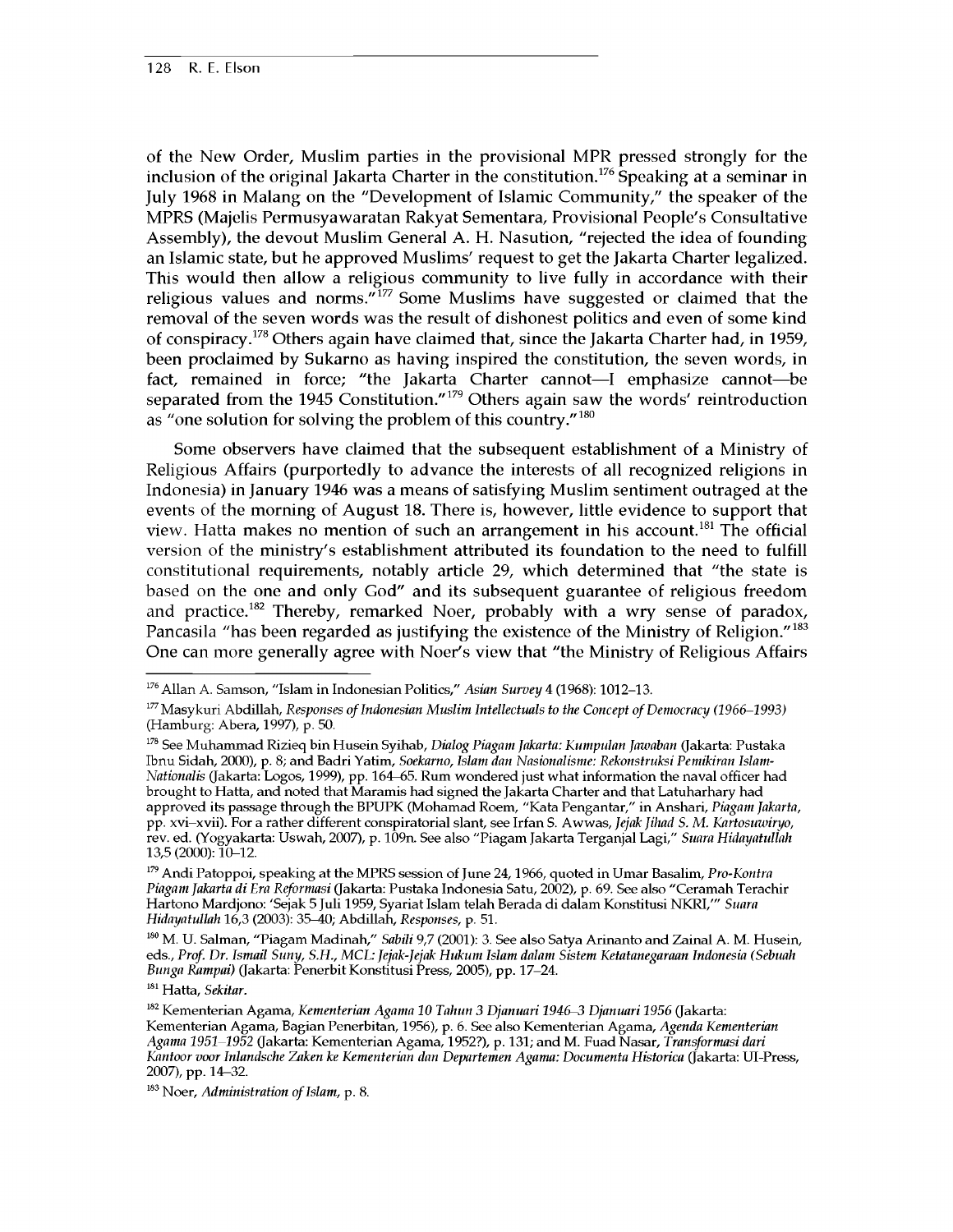was established by the government to meet the wishes of the Islamic-oriented people/'184 as well, of course, as to provide enhanced—and much needed—popular support for the Syahrir government in both its internal and external struggles.<sup>185</sup> That the proposal for the ministry's establishment, first mooted in November 1945, was readily accepted by the government<sup>186</sup> indicates that there was no perceived close connection between the events of August 18 and the ministry's creation. Wahid Hasyim himself later attributed the ministry's establishment to the purely practical need for better coordination of matters concerning religion, which was preferable to having them mixed-up and scattered through different departments; it was, Hasyim remarked, "a middle way between the theory of the separation of religion from the state and the theory of the unity of religion and the state."<sup>187</sup> The ministry gave Muslims significantly enhanced political and bureaucratic power and access to state resources,<sup>188</sup> but nothing like an Islamic state. In a 1951 speech, Hasyim remarked that "the Government is not an Islamic Government, the State of the Republic of Indonesia is not an Islamic State, and the Ministry of Religion is not a Ministry of the Religion of Islam," noting "the error in thinking" that "arose from the well-known theory of the unity of state and religion previously held by those of wrong opinion."<sup>189</sup>

Notwithstanding the vexed discourse on the Jakarta Charter that continues to this day, it is clear that Hatta's revisions were not a cause of conjecture and aggravated debate in the early years of independence. While many Muslims were dissatisfied with the PPKI's final work, they recognized that the time had not been appropriate to make a potentially damaging stand.<sup>190</sup> While many Muslim leaders were miffed at the slight allegedly done to them and their religion by the removal of the seven words, they accepted the Pancasila as a workable compromise that harmonized in a general sense with Islamic principles,  $191$  and which provided space for them to clarify and press their larger claims. Hasyim Asy'ari noted in 1946 that

When our respected Prophet Muhammad, God bless him, passed away, he did not leave any message about how to choose a head of state ... Thus, the appointment of a head of state and many other things concerning statehood have been left undefined, [and Muslims were] not bound to one system to construct [them]. All [systems can] apply to the Islamic community in any place [or time]. $192$ 

**<sup>184</sup> Ibid., p. 77.**

**<sup>185</sup> Ibid., p. 13. See also Moch. Nur Ichwan, "Official Reform of Islam: State Islam and the Ministry of Religious Affairs in Contemporary Indonesia, 1966-2004" (PhD dissertation, University of Tilburg, 2006), pp. 58-63.**

**<sup>186</sup> Aboebakar,** *Sedjarah Hidup,* **pp. 595, 599-600; Noer,** *Administration of Islam,* **pp. 8-9.**

**<sup>187</sup> Wahid Hasjim, "Sekitar Pembentukan Kementerian Agama R.I.S.,"** *Mimbar Agama* **1,1 (1950): 5. For a similar view, see Mahmud Junus, "Tentang Dasar Negara, Economi, Soal dan Kebudajaan Indonesia,"** *Mimbar Indonesia* **1,2 (1950): 26.**

**<sup>188</sup> Nasution, "The Islamic State," pp. 81-82; Lev,** *Islamic Courts,* **pp. 44—45.**

**<sup>189</sup> Aboebakar,** *Sedjarah Hidup,* **p. 877.**

**<sup>190</sup> Nasution, "The Islamic State," pp. 76-77.**

**<sup>191</sup> Nasution, "The Islamic State," p. 73.**

**<sup>192</sup> Quoted in Lathiful Khuluq, "K. H. Hasyim Asy'ari's Contribution to Indonesian Independence,"** *Studia Islamika* **5,1 (1998): 56.**